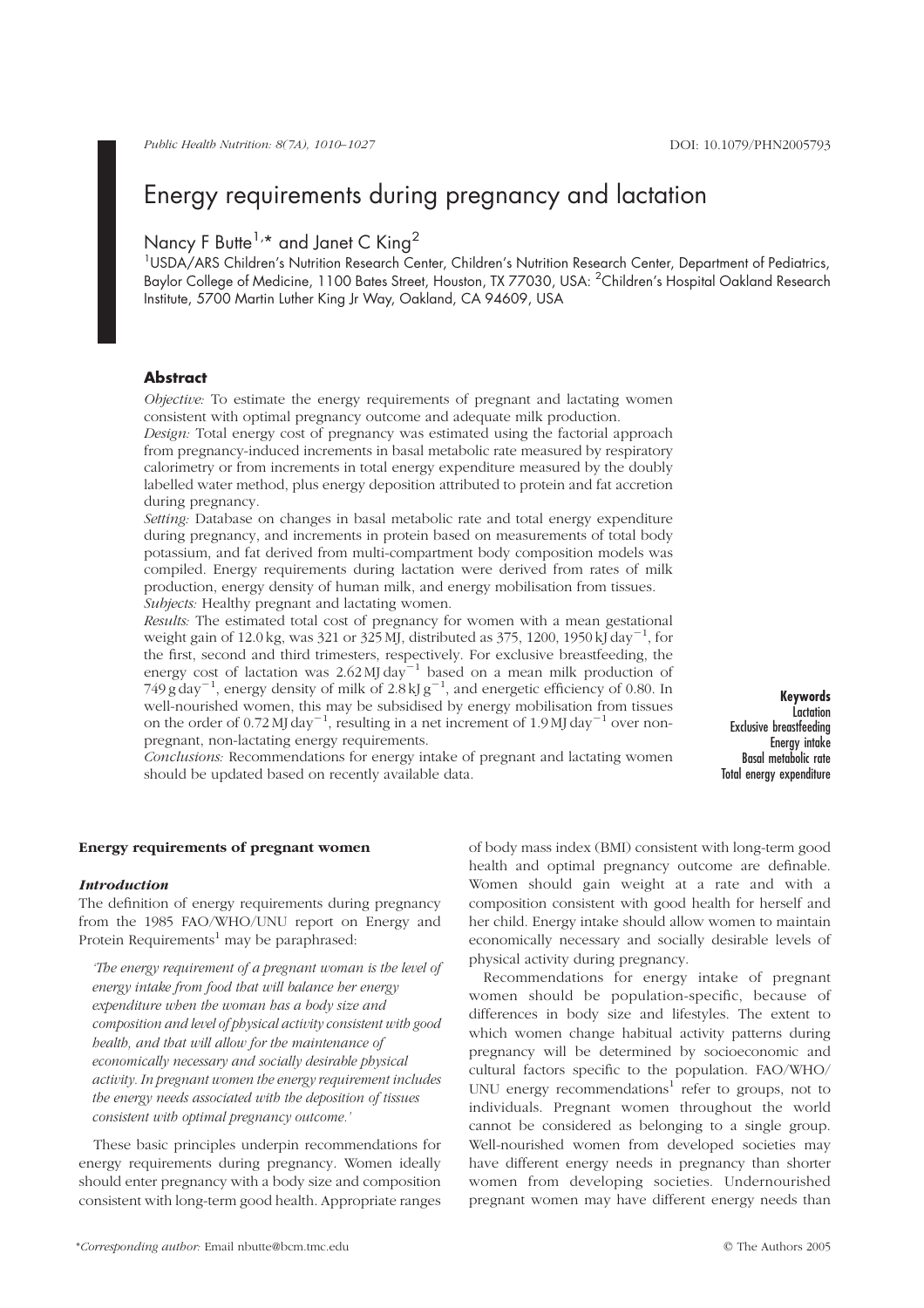overweight and obese pregnant women. Even within a specific population group, high variability is seen in the rates of gestational weight gain and energy expenditure, and hence in the energy requirements among women.

# Gestational weight gain for optimal pregnancy outcome

To define the energy cost of pregnancy, desirable gestational weight gains must be stipulated. Desirable gestational weight gains are those associated with optimal outcome for the mother in terms of maternal mortality, complications of pregnancy, labour and delivery, postpartum weight retention and lactational performance, and for the infant in terms of foetal growth, gestational duration, mortality and morbidity. The WHO Collaborative Study on Maternal Anthropometry and Pregnancy Outcomes $2$  reviewed information on 110 000 births from 20 different countries to define those anthropometric indicators which are most predictive of foetal outcome (low birth weight (LBW), intrauterine growth retardation (IUGR) and preterm birth) and maternal outcome (preeclampsia, postpartum haemorrhage and assisted delivery). Mean maternal heights ranged from 148 to 163 cm, prepregnancy weights from 42.1 to 65.6 kg, and birth weights from 2.633 to 3.355 kg. In terms of foetal outcome, attained weight (prepregnancy  $+$  weight gain) during pregnancy was the most significant anthropometric predictor of LBW (odds ratio,  $OR = 2.5$ ) and IUGR  $(OR = 3.1)$ , but not preterm birth. For predicting LBW, maternal prepregnancy weight and achieved weights at 20, 28 and 36 weeks of gestation performed similarly  $(OR = 2.4 - 2.6)$ . For predicting preterm delivery, prepregnancy weight, prepregnancy BMI, and attained weight gain between 20 and 28 weeks of gestation had OR in the moderate range  $(1.3-1.4)$ . For assisted delivery, maternal height had the highest positive OR (1.6), while the OR for predicting preeclampsia and postpartum haemorrhage were less than one<sup>3,4</sup>.

Women with short stature, especially in developing countries with inadequate health care systems, are at risk of LBW, small for gestational age (SGA) and preterm delivery, as well as obstetric complications during labour and delivery<sup>3</sup>. Short stature, which may be accompanied by pelvic restriction, has been associated with increased risk of intrapartum caesarean section, prematurity, SGA and perinatal death<sup>5</sup>. Short stature often reflects poor childhood growth and suboptimal development of the anatomical and physiological systems that are needed to sustain optimal foetal growth. The risk:benefit ratio of improving maternal nutrition during pregnancy has been evaluated in Guatemalan women<sup>6</sup>. Increases in foetal growth  $(+100 g)$  comparable to those attributable to improved diet during pregnancy are associated with an increase in risk of caesarean delivery (8/1000 cases), but a decrease in risk of perinatal distress  $(34/1000 \text{ cases})^6$ . Also, the relationship between maternal stature and birth weight

was investigated in 8870 US women with uncomplicated pregnancies<sup>7</sup>. Increasing maternal height was positively associated with birth weight in white, black and Asian, but not Hispanic women. The relationship between maternal weight gain and birth weight was not modified by maternal height.

The WHO Collaborative Study on Maternal Anthropometry and Pregnancy Outcomes<sup>2</sup> was used to define desirable birth weights and maternal weight gains associated with lower risk of foetal and maternal complications, i.e. LBW, IUGR, preterm birth, preeclampsia, postpartum haemorrhage and assisted delivery. Birth weights between 3.1 and 3.6 kg (mean, 3.3 kg) were associated with the optimal ratio of maternal and foetal outcomes. The range of gestational weight gains associated with birth weights greater than 3 kg was 10–14 kg (mean, 12 kg).

In 1990, the Institute of Medicine<sup>8</sup> recommended ranges of weight gain for women with low  $(BMI < 19.8)$ , normal  $(19.8–26.0)$ , and high  $(>26.0–29.0)$  prepregnancy BMI. The recommended ranges were derived from the 1980 US National Natality Survey and based on the observed weight gains of women delivering full term (39-41 weeks), normally grown  $(3-4 \text{ kg})$  infants without complications<sup>9</sup>. Abrams et al.<sup>10</sup> systematically reviewed studies that examined weight gain in relation to foetal and maternal outcomes. The review showed that weight gain within the Institute of Medicine's recommended ranges was associated with the best outcome for both mothers and infants. The recommended ranges of weight gain for women with low  $(12.5-18.0 \text{ kg})$  and normal  $(11.5-$ 16.0 kg) prepregnancy BMI are slightly higher than the range observed in the WHO Collaborative Study<sup>2</sup>.

### Energy cost of pregnancy

Energy cost of pregnancy includes energy deposited in maternal and foetal tissues, and the increase in energy expenditure attributed to maintenance and physical activity. Weight gain during pregnancy comprises the products of conception (foetus, placenta, amniotic fluid), the increases of various maternal tissues (uterus, breasts, blood, extracellular extravascular fluid), and the increases in maternal fat stores. As a result of the increased tissue mass, the energy cost of maintenance, as well as physical activity, rises during pregnancy.

Hytten and Chamberlain<sup>11</sup> developed a theoretical model to estimate the energy requirements during pregnancy for well-nourished women [\(Table](#page-2-0) 1). Assumptions underlying this model were: a prepregnant body weight between 60 and 65 kg, an average gestational weight gain of 12.5 kg, and an average infant birth weight of 3.4 kg. This model was the basis of the 1985 FAO/WHO/ UNU recommendations for energy intake of pregnant women. To calculate the energy cost of protein and fat deposition, Hytten and Chamberlain used the heat of combustion values of 5.6 kcal  $g^{-1}$  protein and 9.5 kcal  $g^{-1}$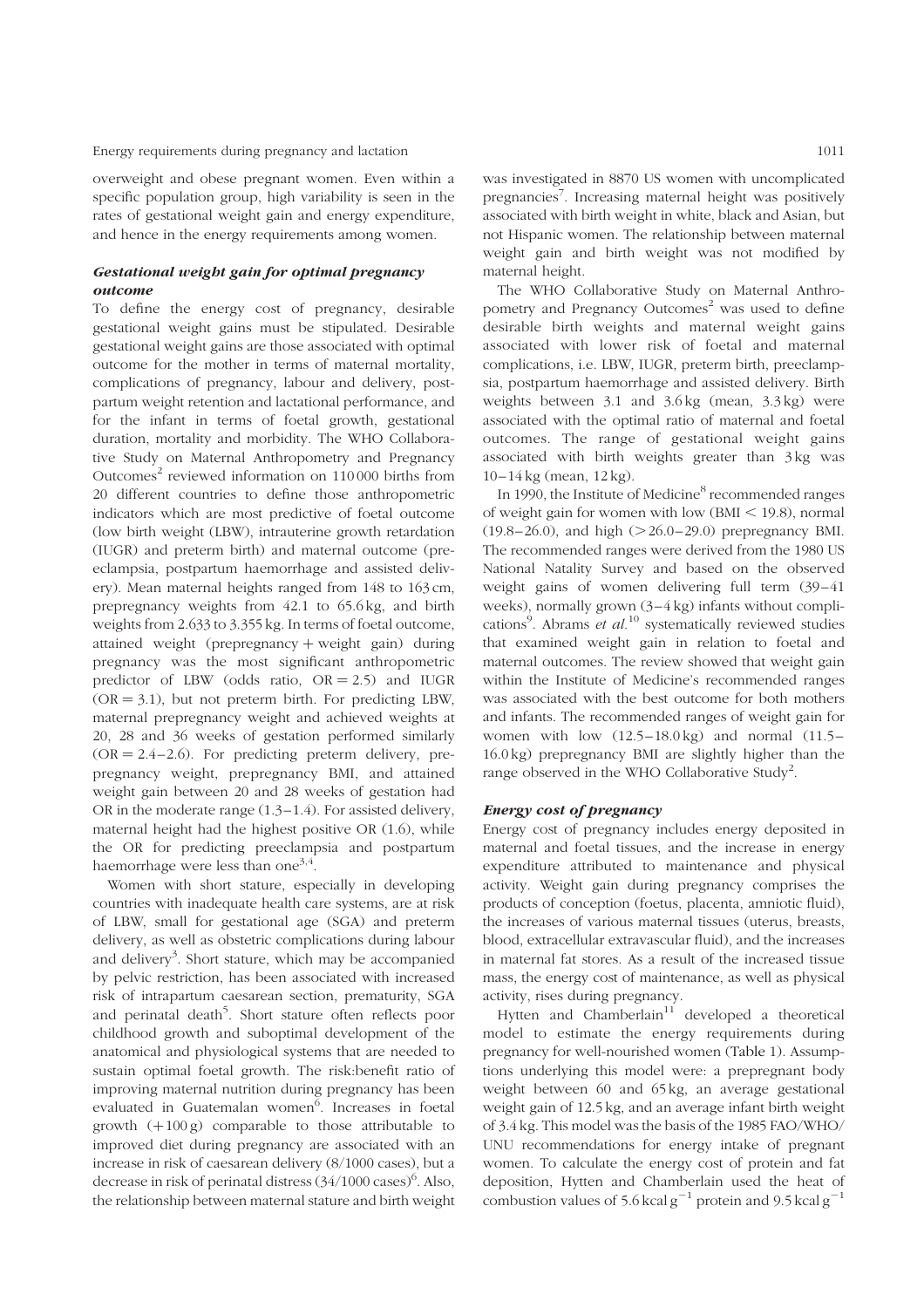| Rates of tissue deposition                                     | $0-10$ weeks <sup>*</sup> | $10 - 20$ weeks | $20 - 30$ weeks | $30 - 40$ weeks | Cumulative total (g)  |
|----------------------------------------------------------------|---------------------------|-----------------|-----------------|-----------------|-----------------------|
| Weight gain $(g day^{-1})^{**}$                                | 12                        | 48              | 64              | 57              | 12500                 |
| Protein deposition $(g \, \text{day}^{-1})^{**}$               | 0.64                      | 1.84            | 4.76            | 6.10            | 925                   |
| Fat deposition $(g \text{ day}^{-1})^{**}$                     | 5.85                      | 24.80           | 21.85           | 3.30            | 3825                  |
| Factorial estimation of energy cost of pregnancy               | $0-10$ weeks*             | $10 - 20$ weeks | 20–30 weeks     | $30 - 40$ weeks | Cumulative total (kJ) |
| Protein deposition $(kJday^{-1})$                              | 15                        | 43              | 112             | 143             | 21698                 |
| Fat deposition (kJ day <sup>-1</sup> )                         | 233                       | 986             | 869             | 131             | 152001                |
| Increment in basal metabolic rate $(kJ \, \text{day}^{-1})$    | 187                       | 414             | 620             | 951             | 149440                |
| Efficiency of energy utilisation ( $kJ$ day <sup>-1</sup> )*** | 44                        | 144             | 160             | 122             | 32314                 |
| Total energy cost of pregnancy ( $kJ$ day <sup>-1</sup> )      | 477                       | 1586            | 1761            | 1347            | 355460                |

<span id="page-2-0"></span>

|  | Table 1 Hytten and Chamberlain's theoretical model of cumulative energy cost of pregnancy <sup>11</sup> |  |  |
|--|---------------------------------------------------------------------------------------------------------|--|--|
|--|---------------------------------------------------------------------------------------------------------|--|--|

\* Interval (56 d) computed from last menstrual period.<br>\*\*Total weight gain of 12.5 kg, protein deposition of 925 g, fat deposition 3.825 kg taken as 23.42 kJ g<sup>–1</sup> for protein and 39.75 kJ g<sup>–1</sup> for fat.

\*\*\* Efficiency of energy utilisation taken as 0.90.

fat, and assumed the efficiency of energy utilisation was the same as that for maintenance (0.90). In fact, animal data suggest the efficiency of energy utilisation for protein and fat deposition may be lower  $(0.70)^{12}$ . In Hytten and Chamberlain's model fat accretion (43%) and basal metabolism (42%) account for most of the energy cost of pregnancy. Since the time Hytten and Chamberlain published this model, there have been several longitudinal studies on energy balance during pregnancy from developing and developed countries. In the following sections, these empirical data will be reviewed.

#### Protein and fat accretion

There are several methodological considerations regarding the determination of protein and fat accretion during pregnancy. Protein is deposited predominantly in the foetus (42%), but also in the uterus (17%), blood (14%), placenta (10%), and breasts  $(8%)^{11,13}$ . Protein is deposited unequally across pregnancy, predominantly in late pregnancy. Hytten and  $Chamberlain<sup>11</sup>$  estimated that 925 g protein are deposited in association with a 12.5 kg gestational weight gain.

Protein deposition has been estimated indirectly from measurements of total body potassium accretion, measured by whole body counting in a number of studies of pregnant women (Table 2). The study design (crosssectional or longitudinal), stage of pregnancy and type of whole body counter differed across studies<sup>14-19</sup>. MacGillivray<sup>14</sup> studied eight women in early pregnancy and another 16 in late pregnancy; since the same women were not studied repeatedly, the increase in TBK is questionable. The results of  $Emerson<sup>16</sup>$  based on a sample size of five women are questionable; the potassium per kilogram gained was high, and TBK did not decline in the postpartum period in three of the subjects. King<sup>15</sup> observed a rate of 24 milli equivalents of K per week between 26 and 40 weeks of gestation. Pipe $17$  found a 312 meq K increase. Lower increments of 110 and 187 meq of K at 36 weeks were found over prepregnancy values<sup>18,19</sup>. Based on a K:N in foetal tissues of 2.15 meq K/g N, total protein deposition estimated from the longitudinal studies of King, Pipe, Forsum and Butte was 686 g.

Cumulative fat accretion in foetal and maternal compartments contributes substantially to the overall energy cost of pregnancy; therefore, methodological errors in the estimation of fat accretion can significantly affect energy requirements. In a number of studies, fat accretion during pregnancy was estimated from skinfold measurements. The average gain in maternal fat stores was

| Table 2 Increment in total body protein estimated from changes in total body potassium of well-nourished women during pregnancy |  |  |  |  |  |
|---------------------------------------------------------------------------------------------------------------------------------|--|--|--|--|--|
|                                                                                                                                 |  |  |  |  |  |

| Reference                        | $\sqrt{n}$ | Study interval (weeks<br>of pregnancy)    | <b>TBK</b> measurement | Increase in<br>TBK (meg) | <b>TBK</b><br>$(meq day-1)$ | TBK (meq $kg^{-1}$<br>qained) | Increment in<br>protein (g) |
|----------------------------------|------------|-------------------------------------------|------------------------|--------------------------|-----------------------------|-------------------------------|-----------------------------|
| MacGillivray, 1959 <sup>14</sup> | 8<br>16    | $11.2 - 37.3$<br>cross-sectional          | 1952 mea<br>2541 mea   | 589                      | 3.22                        | 42.1                          | 1712                        |
| King, 1973 <sup>15</sup>         | 10         | $26 - 40$<br>longitudinal                 | 24 meg per week        | 336                      | 3.41                        | 44.3                          | 977                         |
| Emerson, 1975 <sup>16</sup>      | 5          | 20, 24, 28, 32, 35<br>longitudinal        | 2712 meg<br>3192 meg   | 480                      | 3.43                        | 86.5                          | 1395                        |
| Pipe, 1979 <sup>17</sup>         | 27         | $10 - 14.24 - 28.36 - 38$<br>longitudinal | 2442 meg<br>2754 meg   | 312                      | 1.78                        | 30.0                          | 907                         |
| Forsum, 1988 <sup>18</sup>       | 22         | $0 - 36$<br>longitudinal                  | 2397 meg<br>2507 meg   | 110                      | 0.44                        | 9.4                           | 320                         |
| Butte, 2002 <sup>19</sup>        | 34         | $0 - 36$<br>longitudinal                  | 2604 mea<br>2770 meg   | 187                      | 0.79                        | 12.8                          | 544                         |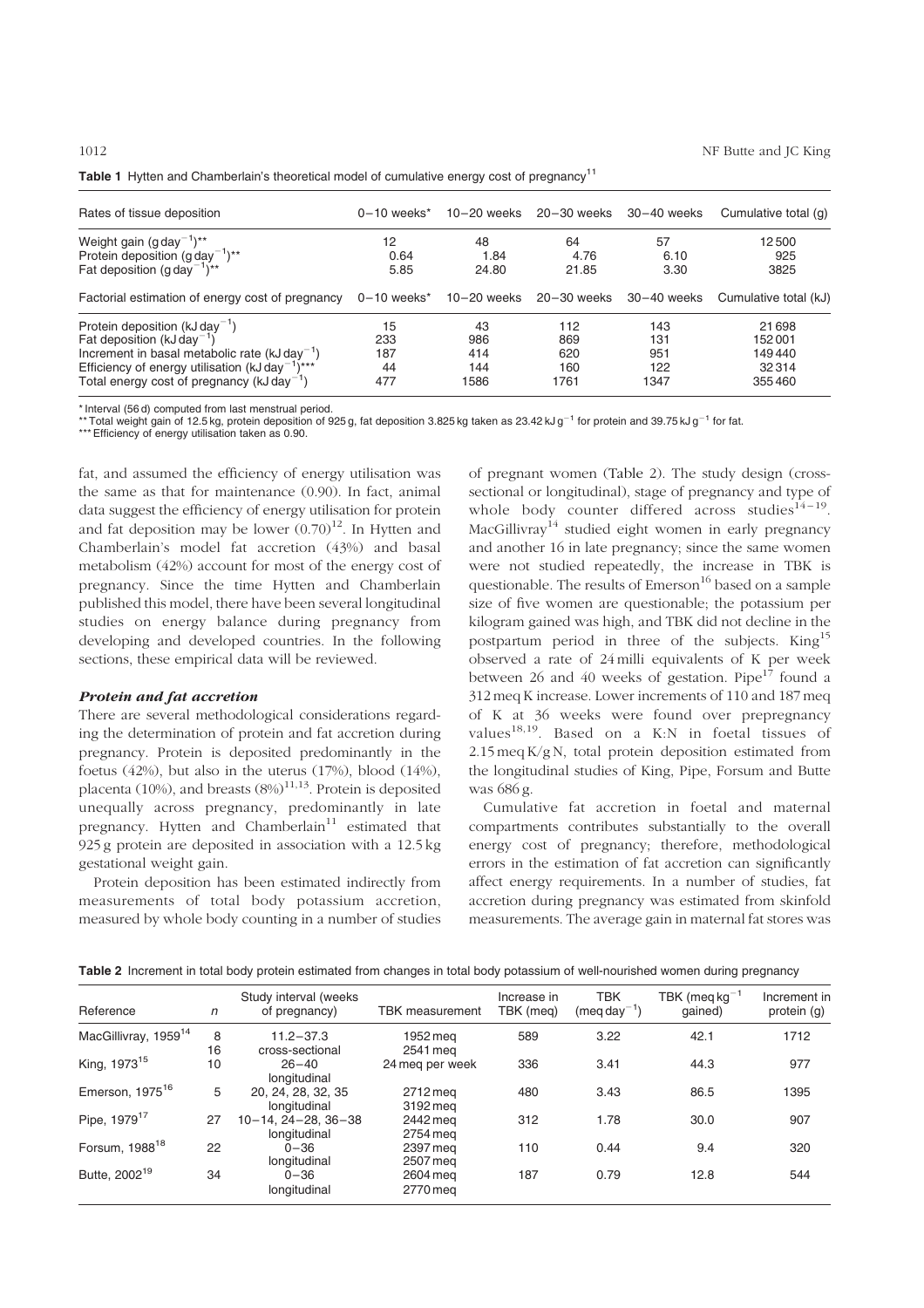<span id="page-3-0"></span>1.2 kg in women from developed countries as estimated from skinfold measurements<sup>17,20-22</sup>; this value is substantially lower than that measured by body composition methods in similar population groups. The average gain in maternal fat stores of 1.1 kg in women from developing countries<sup>23-25</sup> was questionably similar, despite significantly lower gestational weight gains (9.8 vs. 12.8 kg). Skinfold measurements lack the precision necessary to estimate accurately changes in fat mass, particularly during pregnancy when fat accretion is not equally distributed across all adipose sites.

Measurements of fat accretion using body composition methods are scarce in women from developing countries. Lawrence<sup>26</sup> estimated fat accretion in pregnant Gambian women using total body water. Women supplemented with energy-dense groundnut biscuits gained 9.2 kg of which 2.0 kg was fat, and unsupplemented women lost an estimated  $0.3 \text{ kg}$  fat (total weight gain = 7.2 kg). These estimates of fat accretion were not corrected for the increased hydration of FFM.

Two-component body composition methods based on total body water, body density, and total body potassium are invalid during pregnancy because of the increased hydration of  $FFM<sup>27</sup>$ . The constants for hydration, density and potassium content of FFM used in two-compartment models are not applicable to pregnant women and would lead to erroneous estimations of FFM and FM. For example, applying the usual constant of 0.73 for the hydration of FFM in the TBW method results in an overestimation of maternal FM in late pregnancy, whereas use of 1.1 kg cm<sup> $-3$ </sup> for the density of FFM in the hydrodensitometry method results in an underestimation of maternal FM. Corrected constants for the hydration, density and potassium content of FFM in pregnancy have been published $27,28$ . Twocomponent models that use corrected constants are acceptable, or three- and four-component models $17,29,30$ in which the hydration or density of FFM is measured are appropriate for use in pregnant women.

Fat accretion estimated using corrected two-component models, or three- and four-component body composition models in well-nourished pregnant women are summarised in Table 3. Mean fat accretion measured up to a mean of 36 weeks of gestation was 3.7 kg, and was associated with a mean weight gain of 11.9 kg. Extrapolated to 40 weeks of gestation, mean fat accretion would be 4.3 kg, associated with a total weight gain of 13.8 kg. The fat gain associated with the mean weight gain of 12 kg (range 10–  $14 \text{ kg}$ ) observed in the WHO Collaborative Study<sup>2</sup> would be 3.7 kg (range 3.1–4.4 kg).

Rates of fat accretion during the first, second and third trimesters of pregnancy were available in a subset of the studies presented in Table 3. In these longitudinal studies conducted in well-nourished women<sup>17,18,31-34</sup>, rates of fat accretion averaged  $8$  g day<sup>-1</sup> in the first trimester,  $26$  g day<sup>-1</sup> in the second trimester, but were quite variable in the third trimester from  $-7$  to 23 g day<sup>-1</sup>.

|                                      |                                                                                                                                                             |                                                 |               |                                          |                                        |                                     |                                          |                       |                                            |                                   | Daily increment in body fat<br>mass  |                                                                                           |
|--------------------------------------|-------------------------------------------------------------------------------------------------------------------------------------------------------------|-------------------------------------------------|---------------|------------------------------------------|----------------------------------------|-------------------------------------|------------------------------------------|-----------------------|--------------------------------------------|-----------------------------------|--------------------------------------|-------------------------------------------------------------------------------------------|
| Reference                            | Multicomponent body<br>composition model                                                                                                                    | Country                                         | ς             | (week of gest)<br>measurement<br>Initial | (week of gest)<br>measurement<br>Final | Gestational<br>wt gain (kg)         | extrapolated<br>Gest wt gain<br>$(Kg)^*$ | Fat mass<br>gain (kg) | Fat mass gain<br>extrapolated<br>$(Kg)$ ** | trimester<br>$(g day-1)$<br>First | $(gday^{-1})$<br>trimester<br>Second | trimester<br>$(gday -$<br>Third                                                           |
| <sup>1</sup> ipe, 1979 <sup>17</sup> | TBW, TBK                                                                                                                                                    |                                                 | 22            | N                                        |                                        | 0.4                                 | $\frac{2}{3}$                            |                       |                                            |                                   |                                      | $-7.01$                                                                                   |
| orsum, 1988 <sup>18</sup>            |                                                                                                                                                             |                                                 |               |                                          |                                        |                                     | 13.0                                     | 5.4                   |                                            |                                   | 2 2 2 2 4<br>2 7 2 9 0<br>2 7 2 9 0  |                                                                                           |
| Goldberg, 1993 <sup>32</sup>         | TBW, TBK<br>TBW, TBK<br>UWW                                                                                                                                 | Sweden<br>UK                                    | <b>22282</b>  |                                          |                                        | $79770$<br>$779770$                 | 13.2                                     | 8.S                   |                                            | უ<br>ო                            |                                      | 24 0<br>0<br>0<br>0<br>0<br>0<br>0<br>0<br>0<br>0<br>0<br>0<br>0<br>0<br>0<br>0<br>0<br>1 |
| de Groot, 1994 <sup>31</sup>         |                                                                                                                                                             | <b>ASL</b>                                      |               |                                          |                                        |                                     | 13.8                                     | 3.4                   | $\frac{0}{4}$                              | $\frac{1}{2}$                     |                                      |                                                                                           |
| Spaaij, 1993 <sup>20</sup>           | <b>NNV</b>                                                                                                                                                  |                                                 |               |                                          |                                        |                                     | 13.4                                     | $\frac{4}{2}$         | j                                          |                                   |                                      |                                                                                           |
| ran Raaij, 1988 <sup>28</sup>        | <b>NNV</b>                                                                                                                                                  |                                                 |               |                                          |                                        |                                     | 12.7                                     | 2.5                   | ი<br>თ                                     |                                   |                                      |                                                                                           |
| indsay, 1997 <sup>61</sup>           | <b>MWN</b>                                                                                                                                                  | Netherlands<br>Netherlands<br>USA<br>USA<br>USA | 27            |                                          | 34.5                                   |                                     | 14.6                                     | 5.9                   | 6.8                                        |                                   |                                      |                                                                                           |
| ederman, 1997 <sup>96</sup>          |                                                                                                                                                             |                                                 |               | 4                                        |                                        |                                     | 15.3                                     | 3.8                   | 4.8                                        |                                   |                                      |                                                                                           |
| Kopp-Hoolihan, 1999 <sup>33</sup>    | TBW, UWW, BMC<br>TBW, UWW, BMC                                                                                                                              |                                                 | $4^{\circ}$   |                                          |                                        | $0 - 200$<br>$0 - 200$<br>$0 - 200$ | 12.8                                     |                       | 4.7                                        | $\bar{4}$                         | 36.6                                 | $-1.43$                                                                                   |
| Sohlstrom, 1997 <sup>97</sup>        | yiRi                                                                                                                                                        | hepews                                          | $\frac{6}{5}$ |                                          | $5 - 10$ pp                            |                                     | 15.8                                     | 3.6                   | 3.6                                        |                                   |                                      |                                                                                           |
| Butte, 2002 <sup>19</sup>            | BW, UWW, BMC                                                                                                                                                | JSA                                             | 34            |                                          |                                        | $\frac{8}{2}$                       | $\frac{2}{4}$                            |                       |                                            |                                   |                                      | (၆<br>(၁<br>(၁                                                                            |
| <b>Jean</b>                          |                                                                                                                                                             |                                                 | 24.8          |                                          | 35.6                                   |                                     | $\frac{8}{3}$                            |                       |                                            | စ် တိ<br>ကို ထိ                   | 0.0<br>25.7                          |                                                                                           |
|                                      | Abbreviations: TBW – total body water; TBK – total body potassium; UWW – underwater weighing; BMC – bone mineral content; MRI – magnetic resonance imaging. |                                                 |               |                                          |                                        |                                     |                                          |                       |                                            |                                   |                                      |                                                                                           |

Table 3 Changes in total body fat mass in well-nourished women during pregnancy

Table 3 Changes in total body fat mass in well-nourished women during pregnancy

\*GWG: assumed linear rate of weight gain in second and third trimester, plus 1.6 kg gain in first trimester8

\*\*Fat gain: assumed fat gain proportional to total weight gain.

.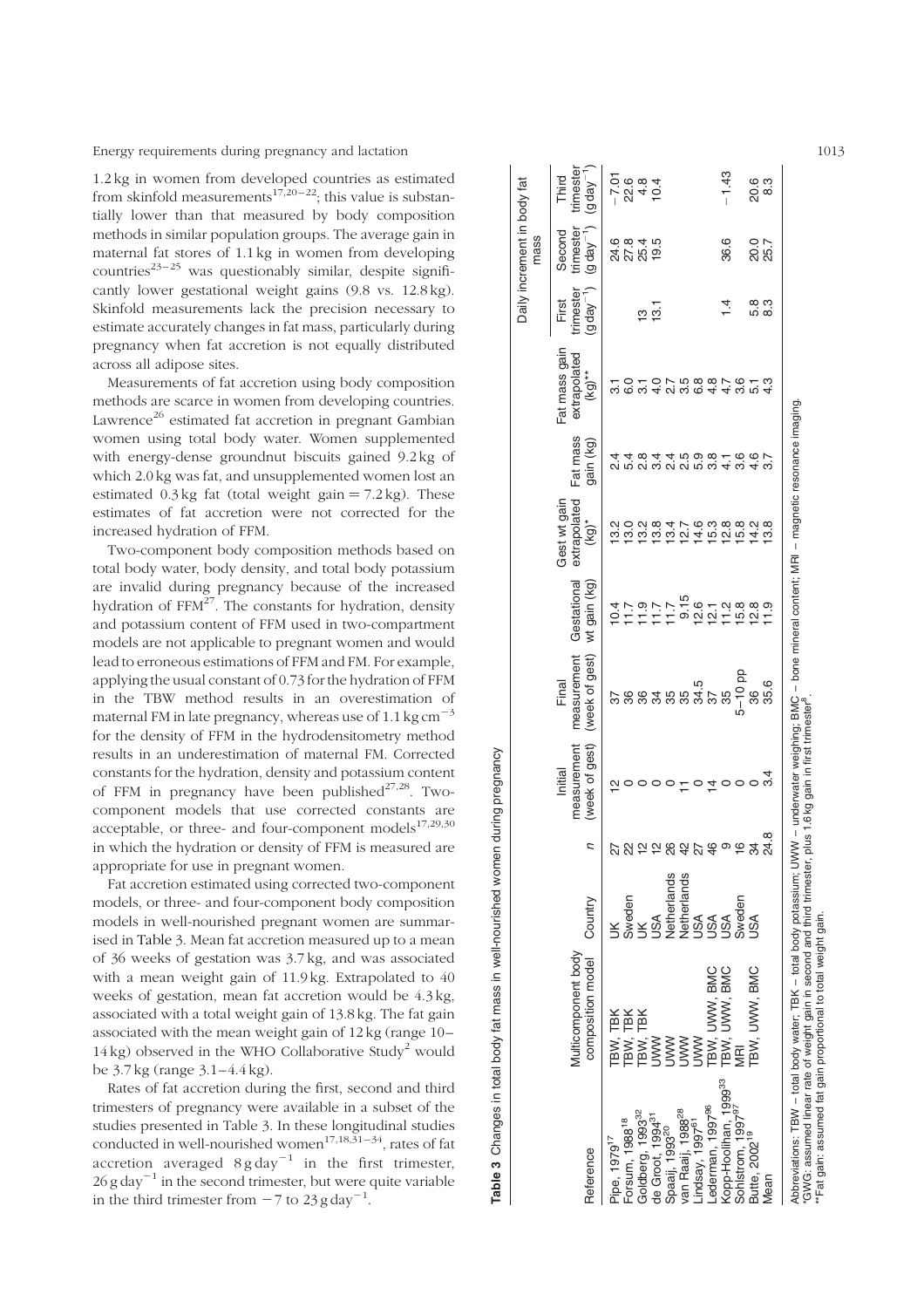### Basal metabolism

As a result of increased tissue mass, the energy cost for maintenance rises during pregnancy. This increase in basal metabolic rate (BMR) is one of the major components of the energy cost of pregnancy. Several longitudinal studies have been published which measured changes in BMR (or RMR: resting metabolic rate) throughout pregnancy.

In Table 4 changes in BMR during pregnancy relative to either a prepregnancy or an early pregnancy (10–18 weeks) baseline measurement are presented. Since BMR was frequently measured throughout pregnancy the cumulative change in BMR throughout pregnancy could be calculated. The most striking feature in Table 4 is the wide variability in cumulative maintenance costs among populations: from  $+210$  MJ in Swedish women to  $-45$  MJ in unsupplemented Gambian women. Also, the cumulative maintenance costs across the entire pregnancy showed wide variation between individuals within populations<sup>20,32,35,36</sup>. Cumulative increases in BMR are significantly correlated with total weight gain  $(r = 0.79)$ .  $P \le 0.001$ ) and prepregnancy percent fat mass ( $r = 0.72$ ;  $P \leq 0.001$ <sup>37</sup>. For a gestational weight gain of 12.5 kg, the cumulative increase was 160 MJ, which is remarkably close to the original estimate of 150 MJ based on literature values of changes in oxygen consumption of individual organs and processes<sup>13</sup>.

Energy requirements should be derived based on healthy populations with favourable pregnancy outcomes. Women with inadequate gestational weight gains and lesser increases in basal metabolism probably reflect suboptimal nutritional conditions. In healthy, wellnourished women, the cumulative increases in BMR ranged from 124 to 210 MJ, with an average increase of 157 MJ for the entire pregnancy. The average increases in BMR over prepregnancy values were 4.5, 10.8 and 24.0% for the first, second and third trimesters, respectively.

# Total energy expenditure by respiratory calorimetry or doubly labelled water method

Whole room respiration calorimetry has been performed in well-nourished women $31,34,38,39$  and marginally-nourished women<sup> $40$ </sup> during pregnancy ([Table](#page-5-0) 5). These shortterm 24-hour studies can demonstrate changes in energy expenditure under standardised protocols, but make no allowance for free-living physical activity. The 24-hour EE increased similarly in all studies averaging 1, 4, and 20% above prepregnancy values in the first, second and third trimesters, respectively. BMR increased by 5, 10, and 25% across trimesters. The increment in 24-hour EE was largely due to the increase in BMR. Another calorimetric study in Gambian women found much more modest increments in BMR and 24-hour EE, indicating energy sparing during pregnancy $36$ ; the different results may be attributed to the study design (longitudinal vs. cross-sectional), subjects' nutritional status and season.

<span id="page-4-0"></span>1014 **NF Butte and JC King** 

|                                                                                                                                                                                               |             |                          | Weight                                   |                         | BMR (MJ day <sup><math>-1</math></sup> ) |                    |                   | Cumulative<br>increase in |                                                                                                                                                                                                                                                                                                                                                                                                                     | % Change in BMR from prepregnancy<br>values                                                                                                    |                   |
|-----------------------------------------------------------------------------------------------------------------------------------------------------------------------------------------------|-------------|--------------------------|------------------------------------------|-------------------------|------------------------------------------|--------------------|-------------------|---------------------------|---------------------------------------------------------------------------------------------------------------------------------------------------------------------------------------------------------------------------------------------------------------------------------------------------------------------------------------------------------------------------------------------------------------------|------------------------------------------------------------------------------------------------------------------------------------------------|-------------------|
| Reference                                                                                                                                                                                     | Country     | с                        | gain (kg)*                               | Prepregnancy<br>I       | 1st trimester                            | 2nd trimester      | 3rd trimester     | BMR (MJ)**                | 1st trimester                                                                                                                                                                                                                                                                                                                                                                                                       | 2nd trimester                                                                                                                                  | 3rd trimester     |
| Developed countries                                                                                                                                                                           |             |                          |                                          |                         |                                          |                    |                   |                           |                                                                                                                                                                                                                                                                                                                                                                                                                     |                                                                                                                                                |                   |
| Durnin, 1987 <sup>98</sup>                                                                                                                                                                    | Scotland    | 88                       | 12.4                                     | ဖ                       | ვ<br>6                                   | 6.5                | 7.3               |                           | LO                                                                                                                                                                                                                                                                                                                                                                                                                  | ∞                                                                                                                                              | 22                |
| van Raaij, 1987 <sup>22</sup>                                                                                                                                                                 | Netherlands |                          |                                          |                         |                                          |                    |                   | 542558<br>54528           |                                                                                                                                                                                                                                                                                                                                                                                                                     |                                                                                                                                                |                   |
| Forsum, 1988 <sup>42</sup>                                                                                                                                                                    | Sweden      | ଧ୍ୟ                      |                                          |                         |                                          | $\circ$            | $\overline{2}$    |                           |                                                                                                                                                                                                                                                                                                                                                                                                                     |                                                                                                                                                |                   |
| Goldberg, 1993 <sup>32</sup>                                                                                                                                                                  | England     |                          |                                          |                         |                                          |                    |                   |                           |                                                                                                                                                                                                                                                                                                                                                                                                                     | P,                                                                                                                                             |                   |
| Spaaij, 1993 <sup>48</sup>                                                                                                                                                                    | Netherlands | 28                       |                                          |                         |                                          |                    |                   |                           |                                                                                                                                                                                                                                                                                                                                                                                                                     |                                                                                                                                                |                   |
| de Groot, 1994 <sup>99</sup>                                                                                                                                                                  | Netherlands |                          | $1.317100000$ $1.317100000$ $1.31710000$ | co doning<br>romanoning | 6 10 10 10<br>10 10 10 10                | cococo<br>4 cococo |                   |                           | <b>56925</b>                                                                                                                                                                                                                                                                                                                                                                                                        | 19297                                                                                                                                          | <u>ដូនអង្គ ដូ</u> |
| Kopp-Hoolihan, 1999 <sup>35</sup>                                                                                                                                                             | SA          | 유 드                      |                                          |                         |                                          |                    |                   | <u>نہ</u>                 | I                                                                                                                                                                                                                                                                                                                                                                                                                   |                                                                                                                                                |                   |
| lean                                                                                                                                                                                          |             | 8                        |                                          |                         | $\frac{0}{6}$                            |                    | $\overline{2}$    | 157                       |                                                                                                                                                                                                                                                                                                                                                                                                                     |                                                                                                                                                |                   |
| Developing countries                                                                                                                                                                          |             |                          |                                          |                         |                                          |                    |                   |                           |                                                                                                                                                                                                                                                                                                                                                                                                                     |                                                                                                                                                |                   |
| awrence, 1987 <sup>26</sup>                                                                                                                                                                   | Gambia      |                          |                                          |                         |                                          |                    |                   | $-45$                     |                                                                                                                                                                                                                                                                                                                                                                                                                     |                                                                                                                                                |                   |
| -awrence, 1987 <sup>26</sup>                                                                                                                                                                  | Gambia      | 8                        | <u>ა</u>                                 |                         |                                          |                    |                   |                           |                                                                                                                                                                                                                                                                                                                                                                                                                     |                                                                                                                                                |                   |
| Thongprasert, 1987 <sup>23</sup>                                                                                                                                                              | Thailand    | 88                       | 9.6                                      |                         |                                          |                    |                   | $\frac{8}{1}$             |                                                                                                                                                                                                                                                                                                                                                                                                                     |                                                                                                                                                |                   |
| Tuazon, 1987 <sup>24</sup>                                                                                                                                                                    | Philippines |                          | 10.3                                     |                         | 5                                        |                    |                   | 89                        |                                                                                                                                                                                                                                                                                                                                                                                                                     |                                                                                                                                                |                   |
| Poppitt, 1993 <sup>36</sup>                                                                                                                                                                   | Gambia      | $\overline{\mathcal{L}}$ | 8.7                                      | 2<br>5<br>5<br>5<br>5   | $\frac{1}{5}$ $\frac{1}{5}$              | ပင်<br>မေးကွယ်     | 2<br>2010<br>2010 | 25                        | Ν<br>$\begin{array}{c} \rule{0pt}{2ex} \rule{0pt}{2ex} \rule{0pt}{2ex} \rule{0pt}{2ex} \rule{0pt}{2ex} \rule{0pt}{2ex} \rule{0pt}{2ex} \rule{0pt}{2ex} \rule{0pt}{2ex} \rule{0pt}{2ex} \rule{0pt}{2ex} \rule{0pt}{2ex} \rule{0pt}{2ex} \rule{0pt}{2ex} \rule{0pt}{2ex} \rule{0pt}{2ex} \rule{0pt}{2ex} \rule{0pt}{2ex} \rule{0pt}{2ex} \rule{0pt}{2ex} \rule{0pt}{2ex} \rule{0pt}{2ex} \rule{0pt}{2ex} \rule{0pt}{$ | $\sim$ $\sim$                                                                                                                                  | $\infty$ $\infty$ |
| Mean                                                                                                                                                                                          |             | 27                       | ္ပင                                      |                         |                                          |                    |                   |                           | 2<br>$\begin{array}{c} \end{array}$                                                                                                                                                                                                                                                                                                                                                                                 |                                                                                                                                                |                   |
| "Calculated as cumulative increase in BMR over pregnancy using prepregnancy or early pregnancy values as baseline.<br>"Weight gain was extrapolated to 40 weeks of gestation, assuming that t |             |                          |                                          |                         |                                          |                    |                   |                           |                                                                                                                                                                                                                                                                                                                                                                                                                     | ne average weight gain during the first 10 weeks of pregnancy is 0.65, and that weight increases by 0.40kg per week towards term <sup>11</sup> |                   |

Table 4 Cumulative increase in basal metabolic rate (BMR) in pregnant women from developed and developing countries

Table 4 Cumulative increase in basal metabolic rate (BMR) in pregnant women from developed and developing countries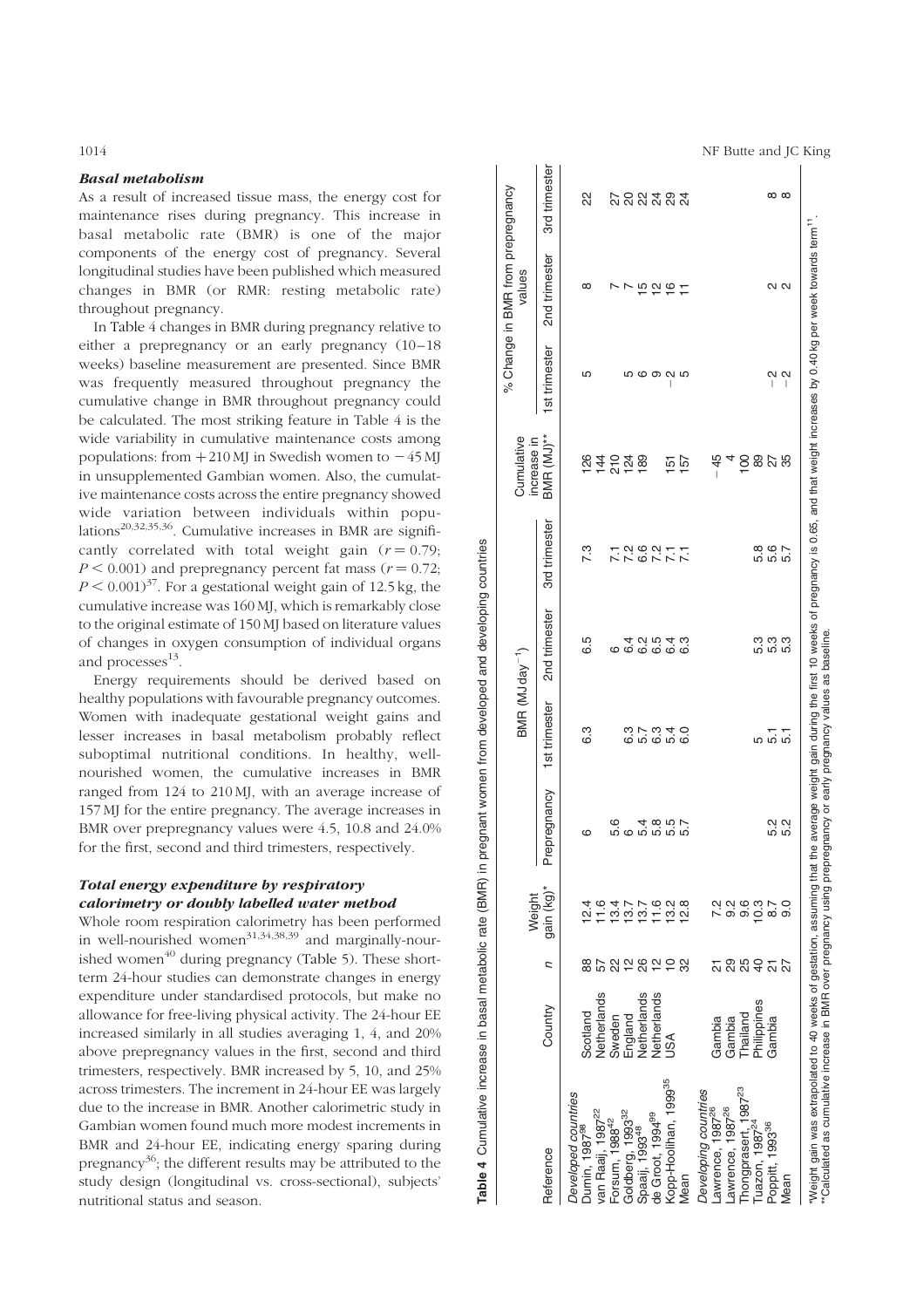<span id="page-5-0"></span>

|                                               |         |                | Table 5 24-hour energy expenditure measured by room calorimetry in well-nourished women during pregnancy |                                                                     |               |                                                                     |                |                                    |                                                                                                                 |                    |                 |               |               |                  |                |                       |                         |
|-----------------------------------------------|---------|----------------|----------------------------------------------------------------------------------------------------------|---------------------------------------------------------------------|---------------|---------------------------------------------------------------------|----------------|------------------------------------|-----------------------------------------------------------------------------------------------------------------|--------------------|-----------------|---------------|---------------|------------------|----------------|-----------------------|-------------------------|
| Reference                                     | Country | $\overline{c}$ | Measurement period Wt<br>(week of gest)                                                                  | (ka)                                                                | Teigh<br>Heig | MI                                                                  | "MJ dav<br>TEE | MJ day <sup>-1</sup><br><b>BMR</b> | $(MJday^{-1})$ PAL<br>AEE                                                                                       |                    | NH<br>NPW       | TEE/<br>NPTEE | BMR/<br>NPBMR | AEE/<br>NPAEE    | per day<br>TEE | per day<br><b>BMR</b> | per day<br>AEE<br>MJ kg |
| Heini, 1992 <sup>40</sup>                     | Gambia  |                | $\frac{\mathsf{p}}{\mathsf{p}}$<br>인                                                                     | 51.3                                                                |               | <sub>ិ</sub> ១ ១ ១ ១ ១ ១ ១ ១ ១ ។ ១ ១<br>៩ ៩ ភ ង ភ ភ ឌ ឌ ឌ ឌ ឌ ង ង ឌ |                |                                    |                                                                                                                 |                    |                 |               |               |                  |                |                       |                         |
|                                               |         |                | $\overline{24}$                                                                                          | 5 5 5 5 6 7 7 8 9 9 9 9<br>5 7 9 7 9 9 9 9 9 9<br>5 9 9 9 9 9 9 9 9 |               |                                                                     |                |                                    |                                                                                                                 |                    | ತ್ತ ಇ           | <u>ខ្ទះ ដ</u> |               |                  |                |                       |                         |
|                                               |         |                |                                                                                                          |                                                                     |               |                                                                     |                |                                    |                                                                                                                 |                    |                 |               |               |                  |                |                       |                         |
| de Groot, 1994 <sup>99</sup> * Netherlands 12 |         |                | $E$ $\geq$ $E$ $2.375$ $E$ $\geq$                                                                        |                                                                     |               |                                                                     |                |                                    |                                                                                                                 |                    |                 |               |               |                  |                |                       |                         |
|                                               |         |                |                                                                                                          |                                                                     |               |                                                                     |                |                                    | 8465588688<br>8465588688                                                                                        |                    | ā               |               |               |                  |                |                       | 8998787798888           |
|                                               |         |                |                                                                                                          |                                                                     |               |                                                                     |                |                                    |                                                                                                                 | ಜ್ಜಿ ಜ             | $\frac{80}{1}$  | 585           | 823<br>--     | 8<br>858<br>000  |                |                       |                         |
|                                               |         |                |                                                                                                          |                                                                     |               |                                                                     |                |                                    |                                                                                                                 |                    | 18              |               |               |                  |                |                       |                         |
| Butte, 1999 <sup>39</sup>                     | USA     |                |                                                                                                          |                                                                     |               |                                                                     |                |                                    |                                                                                                                 | <u>ងន់ នូង ម ន</u> |                 |               |               |                  |                |                       |                         |
| Butte, 2002 <sup>34</sup>                     | S⊲      | 8<br>29        |                                                                                                          | 59.                                                                 |               |                                                                     |                |                                    |                                                                                                                 |                    |                 |               |               |                  |                |                       |                         |
|                                               |         |                |                                                                                                          | 60                                                                  |               |                                                                     |                |                                    |                                                                                                                 |                    |                 |               |               |                  |                |                       |                         |
|                                               |         |                | 22                                                                                                       | 65.                                                                 |               |                                                                     |                |                                    |                                                                                                                 |                    | <u>영우</u><br>그그 | 588           | 0.58          | $0.52$<br>$-1.2$ |                |                       |                         |
|                                               |         |                | 36                                                                                                       | .<br>2                                                              |               |                                                                     |                |                                    |                                                                                                                 |                    |                 |               |               |                  |                |                       |                         |
|                                               |         |                | Abbreviations: BMI - body mass index; TEE - total energy expenditu                                       | ġ,                                                                  |               |                                                                     |                |                                    | BMR – basal metabolic rate; AEE – activity energy expenditure; PAL – physical activity level; NP – non-pregnant |                    |                 |               |               |                  |                |                       |                         |

Free-living total energy expenditure of pregnant women has been measured longitudinally by doubly labelled water in well-nourished women<sup>32,34,35,41,42</sup> [\(Table](#page-6-0) 6). TEE increased throughout pregnancy in proportion to the increase in body weight. TEE increased by 1, 6, and 19%, and weight increased by 2, 8, and 18% over baseline in the first, second and third trimesters, respectively. The increments in TEE  $(0.1, 0.4 \text{ and } 1.5 \text{ MJ day}^{-1})$  in the first, second and third trimesters, respectively) were similar to the increments observed by 24-hour calorimetry. BMR increased by 2, 9 and 24% over baseline. Activity energy expenditure (TEE-BMR) averaged  $-2$ , 3 and 6% relative to baseline. Because of the larger increment in BMR, PAL declined by 0.13 PAL units from 1.73 prior to pregnancy to 1.60 in late gestation in these well-nourished women.

Free-living total energy expenditure has been measured cross-sectionally in pregnant women relative to nonpregnant, non-lactating (NPNL) controls from developing countries using doubly labelled water, activity diaries and heart rate monitoring [\(Table](#page-7-0)  $7)^{43-46}$ . With the exception of the Gambian study by  $Singh^{44}$ , TEE and AEE declined throughout pregnancy relative to controls. The PAL in the NPNL controls was 1.88 and declined to 1.68 at term, consistent with observations that women perform less arduous tasks as they approach term in these countries.

#### Total energy cost of pregnancy

Total energy cost of pregnancy in well-nourished women was estimated factorially from the increment in BMR [\(Table 4\)](#page-4-0) or from the increment in TEE ([Table 6](#page-6-0)), plus the energy deposition associated with a mean gestational weight gain of 13.8 kg ([Table](#page-8-0) 8). Energy deposition was derived from the estimated increase in protein ([Table 2](#page-2-0)), and the mean increase in fat mass in well-nourished women ([Table 3](#page-3-0)). The two approaches gave similar results for the total energy cost of pregnancy (374 vs. 369 MJ).

The energy cost of pregnancy is not equally distributed over pregnancy. Energy deposition as protein occurs primarily in the second (20%) and third trimesters (80%). The distribution of energy deposition as fat was based on rates of weight gain in Scottish primigravid women estimated by the IOM subcommittee<sup>8</sup>. Rates of weight gain of 1.6 kg in the first trimester, 0.45 kg per week in the second trimester and 0.40 kg per week in the third trimester indicate a distribution of 11, 47 and 42% in the first, second and third trimesters, respectively. The increases in basal metabolism and TEE are most pronounced in the second half of pregnancy. The two approaches provided slightly different distributions, but average approximately 430, 1375, and 2245 kJ day $^{-1}$ , for the first, second and third trimesters, respectively.

The total cost of pregnancy was also calculated for women with a mean gestational weight gain of 12.0 kg, as found in the WHO Collaborative Study on Maternal Anthropometry and Pregnancy Outcomes<sup>2</sup> ([Table](#page-8-0) 9).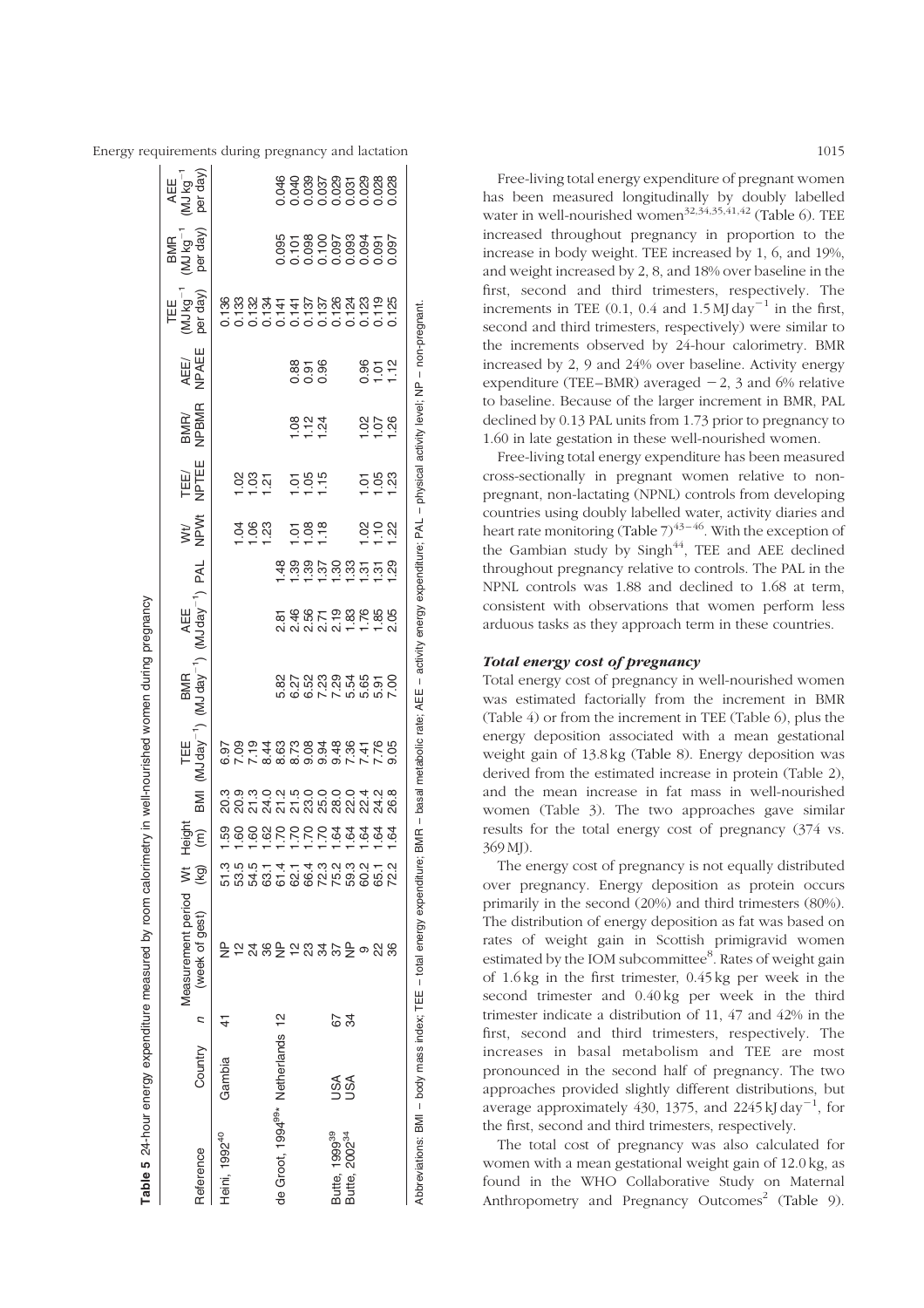| Reference                             | Country | $\overline{a}$                     | Measurement period<br>(week of gest)                                 | ΞÊ<br>$\breve{\le}$<br>(ka)                | IMB                                                                                       | TEE<br>(MJ day <sup>-1</sup> ) | $(MJ$ day <sup><math>-1</math></sup><br>BMR | AEE<br>(MJ day <sup>-1</sup> )                               | <b>PAL</b>       | WH<br>NPWt           | TEE/<br>NPTEE           | BMR/<br>NPBMR    | AEE/<br>NPAEE    | per day)<br>$\begin{array}{c} \mathsf{TEE}\\ (\mathsf{MJkg}^{-1} \end{array}$ | per day<br>WJkg <sup>--</sup><br><b>BMR</b> | per day<br>$MJkg^{-1}$<br>AEE |
|---------------------------------------|---------|------------------------------------|----------------------------------------------------------------------|--------------------------------------------|-------------------------------------------------------------------------------------------|--------------------------------|---------------------------------------------|--------------------------------------------------------------|------------------|----------------------|-------------------------|------------------|------------------|-------------------------------------------------------------------------------|---------------------------------------------|-------------------------------|
| Goldberg, 1991 <sup>41</sup>          | š       |                                    | $\frac{\mathsf{p}}{\mathsf{p}}$                                      |                                            | 21.2                                                                                      |                                |                                             | ៙៶៷៹៹៹៰៰៰៰៰៹៹៰៰៰៹៹៹៰៰៰៰៹៹<br>៙៓ឨ៰៓៰៓ៜៜៜ៹៓៓៓៓៓៰ៜៜៜៜៜ៵៓៓៓៓៓៓៓ៜ |                  |                      |                         |                  |                  |                                                                               |                                             |                               |
|                                       |         |                                    |                                                                      |                                            |                                                                                           |                                |                                             |                                                              |                  |                      |                         | 1.24             | 0.78             |                                                                               |                                             |                               |
| Forsum, 1992 <sup>42</sup>            | Sweden  | $\overline{0}$                     |                                                                      | 89.<br>60.7                                | 22.0                                                                                      |                                |                                             |                                                              |                  |                      |                         |                  |                  |                                                                               |                                             |                               |
|                                       |         | ഉ                                  |                                                                      |                                            |                                                                                           |                                |                                             |                                                              |                  | $\overline{50}$      | 1.21                    | $\frac{0}{1.30}$ | 0.09             |                                                                               |                                             |                               |
|                                       |         |                                    |                                                                      |                                            |                                                                                           |                                |                                             |                                                              |                  |                      |                         |                  |                  |                                                                               |                                             |                               |
|                                       |         | ನಿ ನಿ                              | 는 유 문                                                                | cecece a gagad<br>707373347753797579       | 4 4 4 6 6 7 - 6 6 6 6 7 4 7<br>6 6 6 6 6 6 6 7 6 7 6 7 6<br>7 6 7 7 8 7 8 7 8 7 8 7 8 7 8 |                                |                                             |                                                              |                  |                      |                         |                  |                  |                                                                               |                                             |                               |
|                                       |         |                                    |                                                                      |                                            |                                                                                           |                                |                                             |                                                              |                  | $\frac{1.15}{1.15}$  | 0.92                    | 523<br>--        | $7.75$<br>1.17   |                                                                               |                                             |                               |
| Goldberg, 1993 <sup>32</sup>          | š       |                                    |                                                                      |                                            |                                                                                           |                                |                                             |                                                              |                  |                      |                         |                  |                  |                                                                               |                                             |                               |
|                                       |         |                                    | $\circ$                                                              |                                            |                                                                                           |                                |                                             |                                                              |                  |                      |                         |                  |                  |                                                                               |                                             |                               |
|                                       |         |                                    | $\frac{1}{2}$ $\frac{1}{2}$                                          |                                            |                                                                                           |                                |                                             |                                                              |                  |                      |                         |                  |                  |                                                                               |                                             |                               |
|                                       |         | <b>23 안 안 안 안</b>                  |                                                                      |                                            |                                                                                           |                                |                                             |                                                              |                  | 588559               | 858998                  | 288878           | 0.778840         |                                                                               |                                             |                               |
|                                       |         |                                    | $\overline{24}$                                                      |                                            |                                                                                           |                                |                                             |                                                              |                  |                      |                         |                  |                  |                                                                               |                                             |                               |
|                                       |         |                                    | 80                                                                   | 71.7                                       |                                                                                           |                                |                                             |                                                              |                  |                      |                         |                  |                  |                                                                               |                                             |                               |
|                                       |         |                                    | 36                                                                   | 73.6                                       |                                                                                           |                                |                                             |                                                              |                  |                      |                         |                  |                  |                                                                               |                                             |                               |
| Kopp-Hoolihan, 1999 <sup>35</sup> USA |         | $\mathbf{a} \mathbf{a} \mathbf{b}$ | $\frac{\mathsf{p}}{\mathsf{p}}$                                      |                                            |                                                                                           |                                |                                             |                                                              |                  |                      |                         |                  |                  |                                                                               |                                             |                               |
|                                       |         | 2227                               |                                                                      |                                            |                                                                                           |                                |                                             |                                                              |                  |                      |                         |                  |                  |                                                                               |                                             |                               |
|                                       |         |                                    | $8 - 10$<br>24-26<br>24-36                                           |                                            |                                                                                           |                                |                                             |                                                              |                  |                      | 894<br>892              |                  | $3.87$<br>$-1.6$ |                                                                               |                                             |                               |
|                                       |         |                                    |                                                                      |                                            |                                                                                           |                                |                                             |                                                              |                  |                      |                         | 0.988            |                  |                                                                               |                                             |                               |
| Butte, 2002 <sup>34</sup>             | USA     |                                    | $\frac{\rho}{Z}$                                                     |                                            |                                                                                           |                                |                                             |                                                              |                  |                      |                         |                  |                  | 0.172                                                                         |                                             | 0.078                         |
|                                       |         | 34                                 | თ                                                                    | र्वे व्रै व्रै व्रै<br>59.2<br>60.2        | 0 4 0 10<br>0 11 4 10<br>0 11 11 10                                                       |                                |                                             |                                                              |                  |                      |                         |                  |                  |                                                                               | 1093<br>0094<br>0000<br>0000                |                               |
|                                       |         | 34                                 | 28                                                                   | 65.1                                       |                                                                                           | $0.54$<br>1.27                 |                                             | 4.27                                                         |                  | <u> 8 은 8</u><br>——— |                         | 258              | $\frac{88}{20}$  | 0.162                                                                         |                                             | 0.071                         |
|                                       |         | 34                                 |                                                                      | 72.2                                       |                                                                                           |                                |                                             |                                                              | $\frac{1,8}{61}$ |                      | $rac{1}{2}$ $rac{1}{2}$ |                  |                  |                                                                               |                                             |                               |
|                                       |         |                                    | Abbreviations: BMI - body mass index; BMR - basal metabolic rate; AE | $\begin{array}{c} \hline \end{array}$<br>щ |                                                                                           |                                | activity energy expenditure; PAL -          | physical activity level; NP - non-pregnant                   |                  |                      |                         |                  |                  |                                                                               |                                             |                               |

Table 6 Total energy expenditure measured by doubly labelled water method in well-nourished women during pregnancy Table 6 Total energy expenditure measured by doubly labelled water method in well-nourished women during pregnancy

<span id="page-6-0"></span>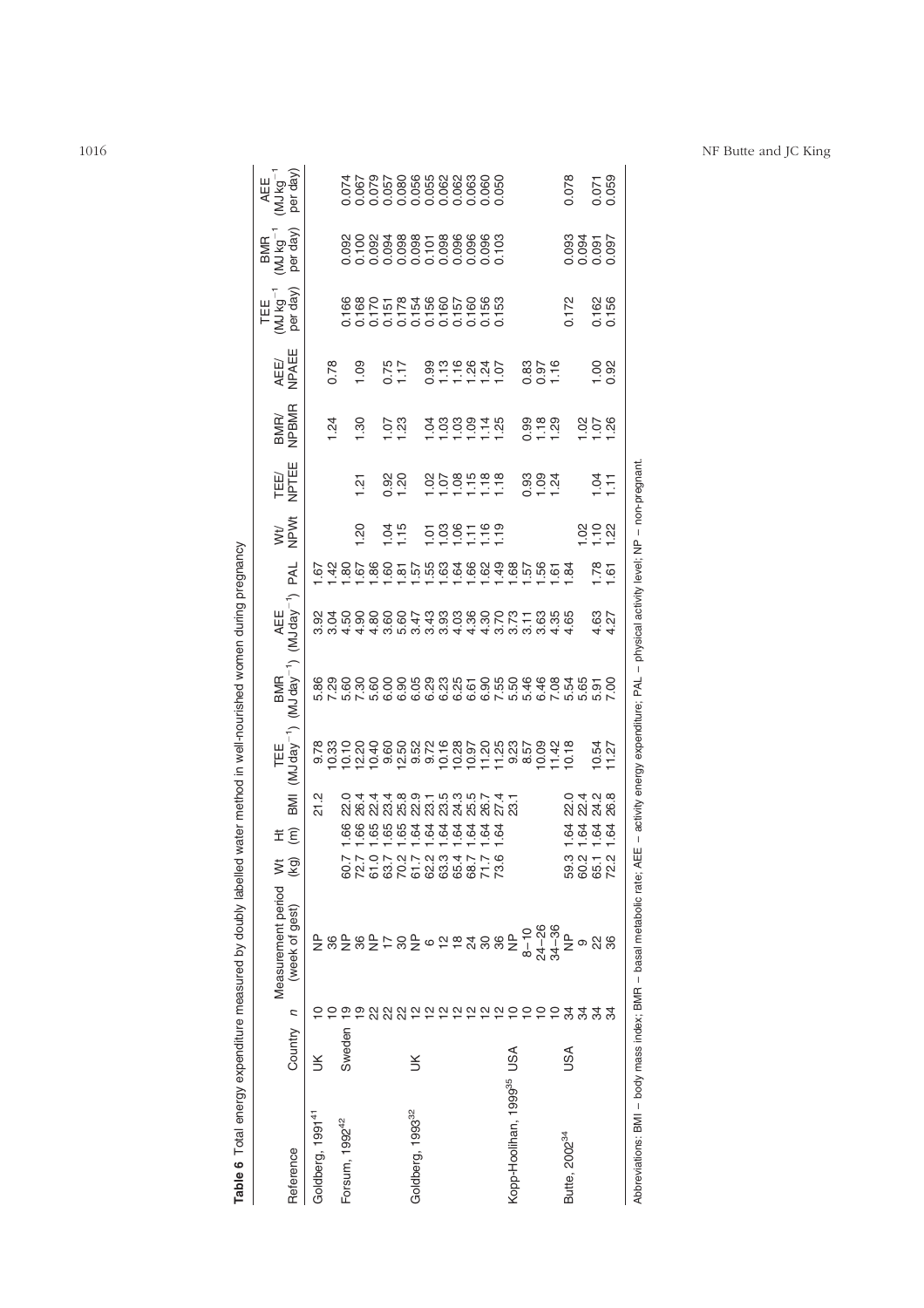<span id="page-7-0"></span>

| Table 7 Total energy expenditure measured during pregnancy            |          |                                 |                                         |                                    |                                          |                                                                        | in women from developing countries |                                                                |                                                                                                                  |            |               |                   |               |                    |                                                      |                                                                                                    |                                          |
|-----------------------------------------------------------------------|----------|---------------------------------|-----------------------------------------|------------------------------------|------------------------------------------|------------------------------------------------------------------------|------------------------------------|----------------------------------------------------------------|------------------------------------------------------------------------------------------------------------------|------------|---------------|-------------------|---------------|--------------------|------------------------------------------------------|----------------------------------------------------------------------------------------------------|------------------------------------------|
| Reference                                                             | Country  | Л                               | (week of gest)<br>Measurement<br>period | ž<br>(Ka)                          | ΞÊ                                       | IMB                                                                    | TEE<br>(MJ day <sup>-1</sup> )     | $(MJday^{-1})$<br><b>BMR</b>                                   | AEE<br>(MJ day <sup>-1</sup> )                                                                                   | <b>PAL</b> | WH<br>NPWt    | TEE/<br>NPTEE     | BMR/<br>NPBMR | AEE/<br>NPAEE      | per day)<br>TEE <sub>1</sub><br>(MJ kg <sup>-1</sup> | (MJ kg <sup>-1</sup><br>per day)<br>BMR                                                            | per day<br>$AEE$<br>(MJ kg <sup>-1</sup> |
| Doubly labelled water method<br>Singh, 1989 <sup>44</sup>             | Gambia   |                                 |                                         |                                    |                                          |                                                                        |                                    |                                                                |                                                                                                                  |            |               |                   |               |                    |                                                      |                                                                                                    |                                          |
|                                                                       |          |                                 | <b>} 2 } 2 3 %</b>                      |                                    | 8<br>8<br>8<br>8<br>8 8 8 8 8 8          | ០ ១ ០ ១ <del>។ ។</del><br>೧ <del>೧</del> ೦ ೦ ೧ ។<br>೧ ೦ ೦ ೧ <u>។</u> ។ | င်စီ အိန္ဒိညီ<br>၉<br>၉ ၉ ၉ ၉ ၉ ၉  | ក្នុង ខ្លួន ខ្លួ<br>ក្នុង ខ្លួន ខ្លួ                           | 6 8 8 9 9 9 0<br>6 8 9 9 9 9 0<br>6 9 9 9 9 0                                                                    | 7.58869    | $\frac{9}{1}$ | 1.25              | 1.19          | 1.32               | 1782<br>1820<br>0000000<br>000000                    |                                                                                                    |                                          |
| Heini, 1991 <sup>43</sup>                                             | Gambia   |                                 |                                         |                                    |                                          |                                                                        |                                    |                                                                |                                                                                                                  |            |               |                   |               |                    |                                                      |                                                                                                    |                                          |
|                                                                       |          | $\sim \infty$ $\infty$ $\infty$ |                                         |                                    |                                          |                                                                        |                                    |                                                                |                                                                                                                  |            |               | $\frac{838}{100}$ |               | $7.80$<br>$-0.62$  |                                                      |                                                                                                    |                                          |
|                                                                       |          |                                 |                                         |                                    |                                          |                                                                        |                                    |                                                                |                                                                                                                  |            | 888           |                   | <u>등학</u>     |                    |                                                      |                                                                                                    |                                          |
|                                                                       |          |                                 |                                         |                                    |                                          |                                                                        |                                    |                                                                |                                                                                                                  |            |               |                   |               |                    |                                                      |                                                                                                    |                                          |
| Activity diaries/heart rate method                                    |          |                                 |                                         |                                    |                                          |                                                                        |                                    |                                                                |                                                                                                                  |            |               |                   |               |                    |                                                      |                                                                                                    |                                          |
| Lawrence, 1988 <sup>100</sup>                                         | Gambia   | 32                              | $\frac{1}{\sqrt{2}}$                    |                                    |                                          | 20.0                                                                   |                                    |                                                                |                                                                                                                  |            |               |                   |               |                    |                                                      |                                                                                                    |                                          |
|                                                                       |          |                                 | $28 - 40$                               |                                    |                                          |                                                                        |                                    |                                                                |                                                                                                                  |            |               |                   |               |                    |                                                      |                                                                                                    |                                          |
| Panter-Brick, 1993 <sup>45</sup>                                      | Nepal    | ი<br>ს                          | a-NP                                    | 45.9                               |                                          |                                                                        |                                    |                                                                |                                                                                                                  |            |               |                   |               |                    |                                                      |                                                                                                    |                                          |
|                                                                       |          |                                 | b-NP                                    | 47.0                               |                                          |                                                                        |                                    |                                                                |                                                                                                                  |            |               |                   |               |                    |                                                      |                                                                                                    |                                          |
|                                                                       |          |                                 | e-NP                                    | 46.7<br>46.7                       |                                          |                                                                        |                                    |                                                                |                                                                                                                  |            |               |                   |               |                    |                                                      |                                                                                                    |                                          |
|                                                                       |          |                                 | d-NP                                    |                                    |                                          |                                                                        |                                    |                                                                |                                                                                                                  |            |               |                   |               |                    |                                                      |                                                                                                    |                                          |
|                                                                       |          | $\overline{6}$                  | a-3rd trimester                         | 6<br>0 6 0 0 1<br>6 0 0 1<br>6 0 1 | ន្ទ្រីន្ទ្រីន្ទ្ទ្រីន្ទ្រីន្ទ្រីដ្ឋក្នុង |                                                                        | cid ∞ o o d d d o d<br>おおみなどのもち    | 5 2 2 5 2 3 4 5 6 7 9 9 9 9 9<br>កុំ 2 5 7 9 9 9 9 9 9 9 9 9 9 |                                                                                                                  |            |               |                   |               |                    |                                                      | $\begin{array}{l} 27.777888837 \\ 17.77788508300 \\ 17.77778500000 \\ 0.0000000000 \\ \end{array}$ |                                          |
|                                                                       |          |                                 | b-3rd trimester                         |                                    |                                          |                                                                        |                                    |                                                                |                                                                                                                  |            |               |                   |               |                    |                                                      |                                                                                                    |                                          |
|                                                                       |          |                                 | c-3rd trimester                         |                                    |                                          |                                                                        |                                    |                                                                |                                                                                                                  |            | 7777<br>7777  |                   |               |                    |                                                      |                                                                                                    |                                          |
|                                                                       |          |                                 | d-3rd trimester                         |                                    |                                          |                                                                        |                                    |                                                                |                                                                                                                  |            |               | 8838<br>8838      | 3385          |                    |                                                      |                                                                                                    |                                          |
| Dufour, 1999 <sup>46</sup>                                            | Columbia | 114                             | $\frac{\mathsf{p}}{\mathsf{p}}$         |                                    |                                          |                                                                        |                                    |                                                                |                                                                                                                  |            |               |                   |               |                    |                                                      |                                                                                                    |                                          |
|                                                                       |          | $\overline{a}$                  | 14.5                                    | 56.0                               |                                          |                                                                        |                                    |                                                                |                                                                                                                  |            |               | 858<br>000        |               |                    |                                                      |                                                                                                    |                                          |
|                                                                       |          | 54                              |                                         | 59.9                               |                                          |                                                                        |                                    |                                                                |                                                                                                                  |            | 581           |                   | 88.2          | 86<br>0.53<br>0.00 |                                                      |                                                                                                    |                                          |
|                                                                       |          | ₽,                              | 35                                      | 63.1                               |                                          |                                                                        |                                    |                                                                |                                                                                                                  |            |               |                   |               |                    |                                                      |                                                                                                    |                                          |
| Abbreviations: BMI - body mass index; TEE - total energy expenditure; |          |                                 |                                         |                                    |                                          |                                                                        |                                    |                                                                | BMR – basal metabolic rate; AEE – activity energy expenditure; PAL – physical activity level; NP – non-pregnant. |            |               |                   |               |                    |                                                      |                                                                                                    |                                          |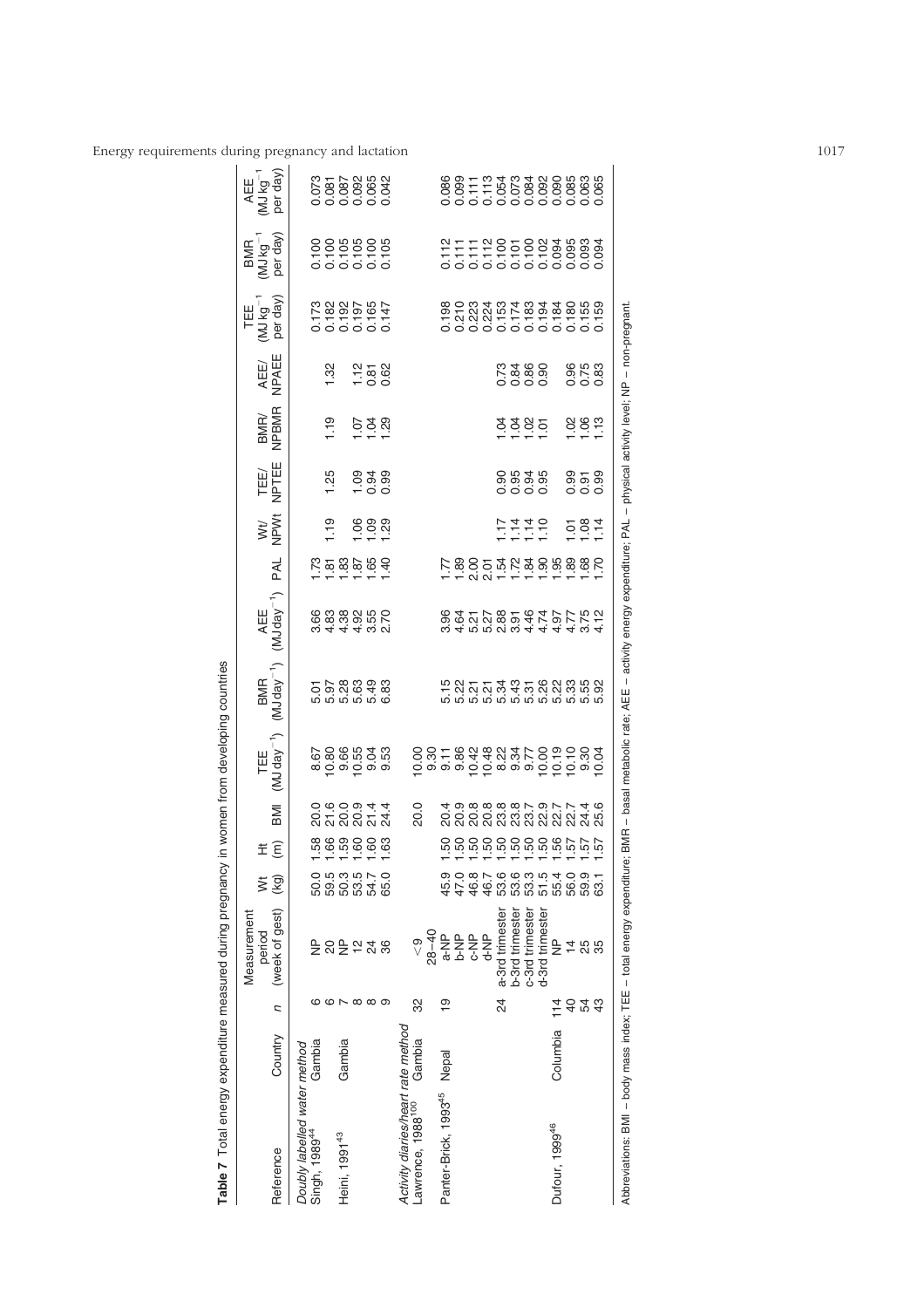<span id="page-8-0"></span>

| Table 8 Total energy cost of pregnancy in well-nourished women with gestational weight gain of 13.8 kg |  |  |  |  |
|--------------------------------------------------------------------------------------------------------|--|--|--|--|

|                                                                                                               | 1st Trimester* | 2nd Trimester | 3rd Trimester | Total deposition (g)   |
|---------------------------------------------------------------------------------------------------------------|----------------|---------------|---------------|------------------------|
| Rates of tissue deposition                                                                                    |                |               |               |                        |
| Weight gain $(g \, day^{-1})^{**}$                                                                            | 20             | 70            | 62            | 13800                  |
| Protein deposition $(q \, \text{day}^{-1})^{**}$                                                              | 0              | 1.5           | 5.9           | 686                    |
| Fat deposition $(g \text{ day}^{-1})^{**}$                                                                    | 6.0            | 21.7          | 19.4          | 4300                   |
| Total energy cost of pregnancy estimated from the increment in basal metabolic rate and energy deposition     |                |               |               |                        |
|                                                                                                               |                |               |               | Total energy cost (kJ) |
| Protein deposition ( $kJ \, \text{day}^{-1}$ )                                                                | 0              | 35            | 140           | 16217                  |
| Fat deposition ( $kJ \, day^{-1}$ )                                                                           | 232            | 841           | 752           | 166419                 |
| Increment in basal metabolic rate $(kJ \, \text{day}^{-1})$                                                   | 249            | 465           | 1015          | 157000                 |
| Efficiency of energy utilisation ( $kJ$ day <sup>-1</sup> )***                                                | 48             | 134           | 191           | 33964                  |
| Total energy cost of pregnancy (kJ day <sup>-1</sup> )                                                        | 529            | 1475          | 2097          | 373599                 |
| Total energy cost of pregnancy estimated from the increment in total energy expenditure and energy deposition |                |               |               |                        |
|                                                                                                               |                |               |               | Total energy cost (kJ) |
| Protein deposition ( $kJ \, \text{day}^{-1}$ )                                                                | $\Omega$       | 35            | 140           | 16217                  |
| Fat deposition ( $kJ \, day^{-1}$ )                                                                           | 232            | 841           | 752           | 166419                 |
| Increment in total energy expenditure $(kJ \, \text{day}^{-1})$                                               | 100            | 400           | 1500          | 186000                 |
| Total energy cost of pregnancy ( $kJ$ day <sup>-1</sup> )                                                     | 332            | 1276          | 2391          | 368635                 |

\*Interval (79 d) computed from last menstrual period; total pregnancy (266 d).

\*\*\*Total weight gain of 13.8 kg, protein deposition of 686 g, fat deposition 4.3 kg taken as 23.64 kJ g<sup>-1</sup> for protein and 38.70 kJ g<sup>-1</sup> for fat.

\*\*\*Efficiency of energy utilisation taken as 0.90.

It was assumed that the increments in BMR and TEE were proportional to the weight gain. The total energy cost of pregnancy would be 321 or 325 MJ, distributed as 375, 1200, 1950 kJ day<sup>-1</sup>, for the first, second and third trimesters, respectively.

# Metabolic adjustments to meet energy requirements during pregnancy

Metabolic adjustments in basal metabolism, thermic effect of feeding and energetic efficiency may occur to meet the increased energy needs of pregnancy under certain physiological circumstances such as undernutrition and overnutrition. The rise in BMR during pregnancy observed

in women from developed and developing countries varies dramatically. The different patterns are discussed extensively by Prentice et  $al^{37}$  In well-nourished women BMR usually begins to rise soon after conception and continues to rise until delivery. Even in well-nourished women considerable variation in the cumulative increase in BMR is seen. In 10 American women the rise in BMR ranged from  $-10$  to 346 MJ; women with the largest cumulative increase in BMR deposited the least amount of  $fat^{35}$ . In women from developing countries with weight gains around 9 kg, BMR usually begins to rise in the later half of pregnancy. However, in undernourished Gambian women a pronounced suppression of basal metabolism has been demonstrated that persisted well into the third trimester of pregnancy<sup>26</sup>. As a result, the cumulative area

|  |  |  |  |  |  | <b>Table 9</b> Total energy cost of pregnancy in women with gestational weight gain of 12 kg |  |
|--|--|--|--|--|--|----------------------------------------------------------------------------------------------|--|
|--|--|--|--|--|--|----------------------------------------------------------------------------------------------|--|

|                                                                                                               | 1st Trimester* | 2nd Trimester | 3rd Trimester | Total deposition (g)   |  |  |  |  |  |  |  |
|---------------------------------------------------------------------------------------------------------------|----------------|---------------|---------------|------------------------|--|--|--|--|--|--|--|
| Rates of tissue deposition                                                                                    |                |               |               |                        |  |  |  |  |  |  |  |
| Weight gain $(g \, day^{-1})^{**}$                                                                            | 18             | 60            | 54            | 12000                  |  |  |  |  |  |  |  |
| Protein deposition $(q \, \text{day}^{-1})^{**}$                                                              | 0              | 1.3           | 5.1           | 597                    |  |  |  |  |  |  |  |
| Fat deposition $(q \text{ day}^{-1})^{**}$                                                                    | 5.2            | 18.9          | 16.9          | 3741                   |  |  |  |  |  |  |  |
| Total energy cost of pregnancy estimated from the increment in basal metabolic rate and energy deposition     |                |               |               |                        |  |  |  |  |  |  |  |
|                                                                                                               |                |               |               | Total energy cost (kJ) |  |  |  |  |  |  |  |
| Protein deposition ( $kJ \, \text{day}^{-1}$ )                                                                | 0              | 30            | 121           | 14109                  |  |  |  |  |  |  |  |
| Fat deposition ( $kJ \, \text{day}^{-1}$ )                                                                    | 202            | 732           | 654           | 144784                 |  |  |  |  |  |  |  |
| Basal metabolic rate $(kJday^{-1})$                                                                           | 217            | 405           | 883           | 136590                 |  |  |  |  |  |  |  |
| Efficiency of energy utilisation ( $kJ$ day <sup>-1</sup> )***                                                | 42             | 117           | 166           | 29548                  |  |  |  |  |  |  |  |
| Total energy cost of pregnancy ( $kJ \, day^{-1}$ )                                                           | 460            | 1283          | 1824          | 325031                 |  |  |  |  |  |  |  |
| Total energy cost of pregnancy estimated from the increment in total energy expenditure and energy deposition |                |               |               |                        |  |  |  |  |  |  |  |
|                                                                                                               |                |               |               | Total energy cost (kJ) |  |  |  |  |  |  |  |
| Protein deposition ( $kJ \, \text{day}^{-1}$ )                                                                | 0              | 30            | 121           | 14109                  |  |  |  |  |  |  |  |
| Fat deposition ( $kJ \, \text{day}^{-1}$ )                                                                    | 202            | 732           | 654           | 144784                 |  |  |  |  |  |  |  |
| Total energy expenditure $(kJ \, \text{day}^{-1})$                                                            | 87             | 348           | 1305          | 161820                 |  |  |  |  |  |  |  |
| Total energy cost of pregnancy ( $kJ$ day <sup>-1</sup> )                                                     | 289            | 1110          | 2080          | 320713                 |  |  |  |  |  |  |  |

\*Interval (79 d) computed from last menstrual period; total pregnancy (266 d).<br>\*\*Total weight gain of 12 kg, protein deposition of 597 g, fat deposition 3.74 kg taken as 23.64 kJ g<sup>–1</sup> for protein and 38.70 kJ g<sup>–1</sup> for fa \*\*\*Efficiency of energy utilisation taken as 0.90.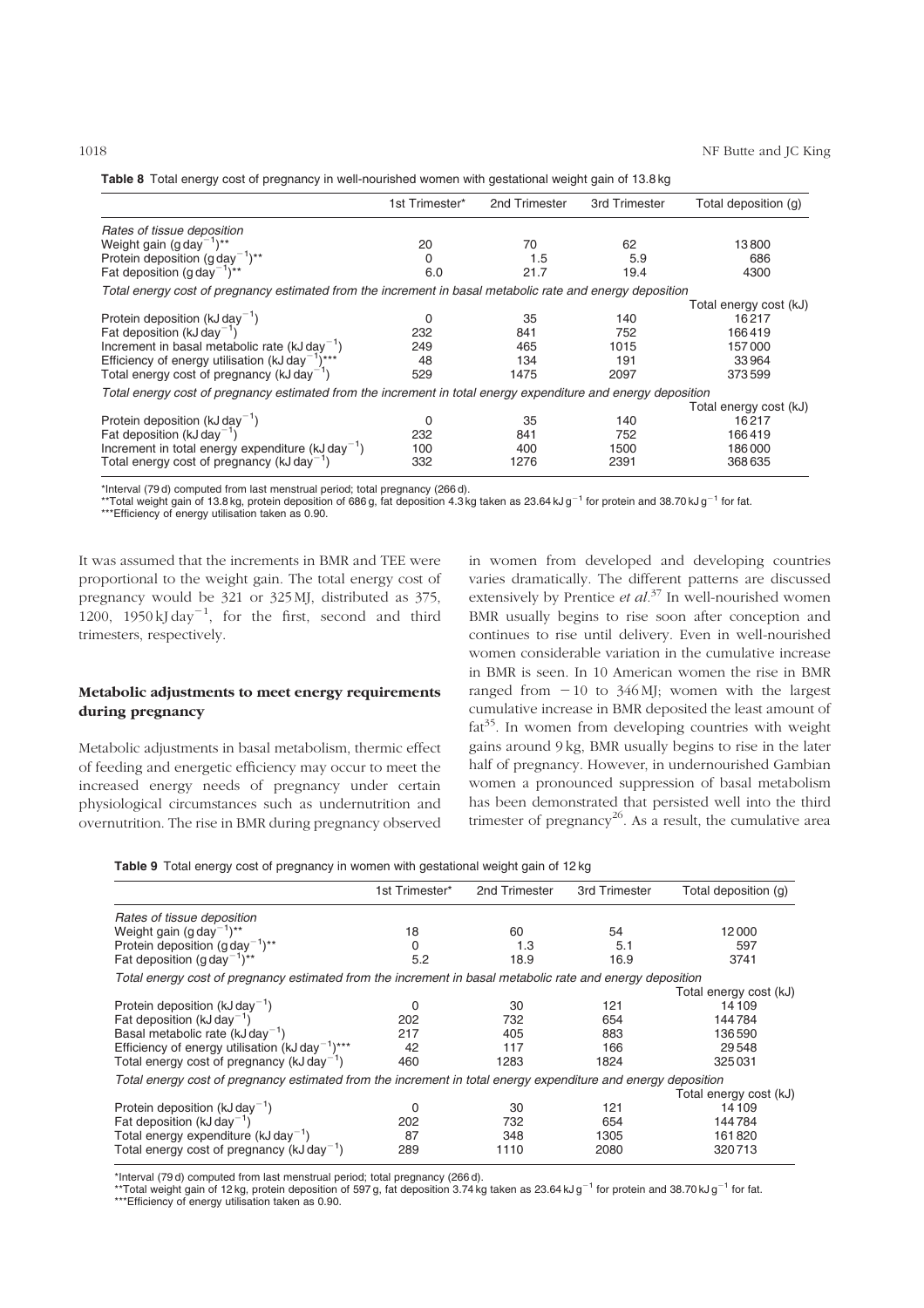under the curve had become negative, indicating that the average BMR in pregnancy was even lower than before pregnancy. This is remarkable in light of gestational weight gain. This finding of increased energetic efficiency in the basal state in Gambian women was reproduced in British $38$  and Dutch<sup>20</sup> pregnant women; the thinner British women showed a depression in BMR, adjusted for FFM, up to  $24$  weeks of gestation<sup>38</sup>. In contrast, no correlation was found between initial body fatness and changes in BMR in Scottish<sup>47</sup> or Gambian women<sup>36</sup>.

Thermic effect of feeding (TEF) refers to the increase in energy expenditure above basal metabolism following the ingestion of food. It is mainly due to the energy cost of digestion, absorption, transport and storage of food, and averages approximately 10% of the daily energy intake. It has been hypothesised that the TEF during pregnancy might be lowered through changes in metabolic substrate routing. However, well-controlled human trials revealed no38,48,49 or only minor changes in TEF of little nutritional importance $50 - 52$ .

It has been hypothesised that the energetic efficiency of performing physical activities might be increased in pregnancy. Prentice $3^7$  reviewed studies in which changes in the energy cost of non-weight-bearing (cyclo-ergometer exercise) and weight-bearing (treadmill exercise and step-test) activities were measured at a standard pace and/or intensity $31,36,38,40,53-59$ . The net cost of non-weight-bearing activities (actual metabolic rate minus basal metabolic rate) did not change throughout pregnancy, except in late pregnancy when it increased by about 10%. The net cost of weightbearing activity remained fairly constant during the first two trimesters of pregnancy, and then increased progressively up to term by about 15%. The fact that the net cost remained stable up to the third trimester is remarkable, since body weight at the end of the second trimester is already substantially increased by 5–8 kg, which implies an improvement in energetic efficiency to perform weight-bearing work.

#### Meeting energy requirements during pregnancy

#### Increase in food intake during pregnancy

Most dietary studies in well-nourished women revealed no or only minor increases in energy intake that only partially covered the energy cost of pregnancy. An analysis of available data from longitudinal studies in populations with average birth weights  $>$ 3 kg revealed a cumulative intake of only 85 MJ over the whole of pregnancy or only  $0.3$  MJ day<sup>-1</sup> or 25% of the estimated needs $37$ . Underestimation of dietary intake in longitudinal studies due to subject fatigue or alterations in normal eating habits during record keeping is likely. The expected increment in energy intake  $(<20\%$  above prepregnant level) might be too small to be detected by the commonly used food consumption methods.

The most compelling evidence of under-reporting comes from simultaneous measurements of total energy expenditure by the doubly labelled water method and food intake $^{60}$ ; there is no reason to believe pregnant women differ in the inclination to under-report.

#### Reduction in physical activity

The energy cost of someone's daily physical activity depends on the time-activity pattern, the pace or intensity of performing the various activities, and body weight. Since body weight increases over pregnancy, an increase in energy cost occurs, at least for weight-bearing activities. However, women may compensate for this by reducing the pace or intensity with which the activity is performed. Pregnant womenmay also change their activity patterns, and thereby reduce the amount of time spent on weight-bearing activities. Both options assume that mothers are able to change their daily activities or to change the pace or intensity of the work performed. This might be the case for many women, but it certainly does not hold for all. For instance, low-income women from developing countries often have to continue their strenuous activity patterns until delivery. In contrast, women who are sedentary prior to pregnancy have little flexibility to reduce their level of physical activity.

Time-motion studies provide valuable information on the time spent in various physical activities. Time-motion studies from various countries including Scotland, the Netherlands, Thailand, the Philippines, Gambia and Nepal found no conclusive evidence that women reduce the energy cost of pregnancy by engaging in less activity $^{61}$ . A review of 122 studies found that in most societies, women were expected to continue with partial or full duties throughout most of pregnancy $62$ . Although time-motion studies provide insight into activity patterns, they do not give quantitative estimates on how much energy is expended on activity. The doubly labelled water method provides a quantitative estimate of the amount of energy expended in physical activity. Unfortunately, the limited number of doubly labelled water studies on pregnant women is not representative of pregnant women globally.

# Special considerations of underweight, overweight, short stature and adolescence

Being either underweight or overweight during pregnancy increases the risk of poor maternal and foetal outcomes. Prepregnancy weights below 50 kg and heights below 150 cm are associated with increased risk of maternal complications; prepregnancy weights below 45 kg and heights below 148 cm were associated with poor foetal outcomes<sup>3</sup>.

Maternal obesity is also associated with a higher risk for maternal and foetal complications. Relative risk of neural tube defects, spina bifida, congenital malformations and preterm delivery are higher in overweight and obese women. The incidence of hypertension, gestational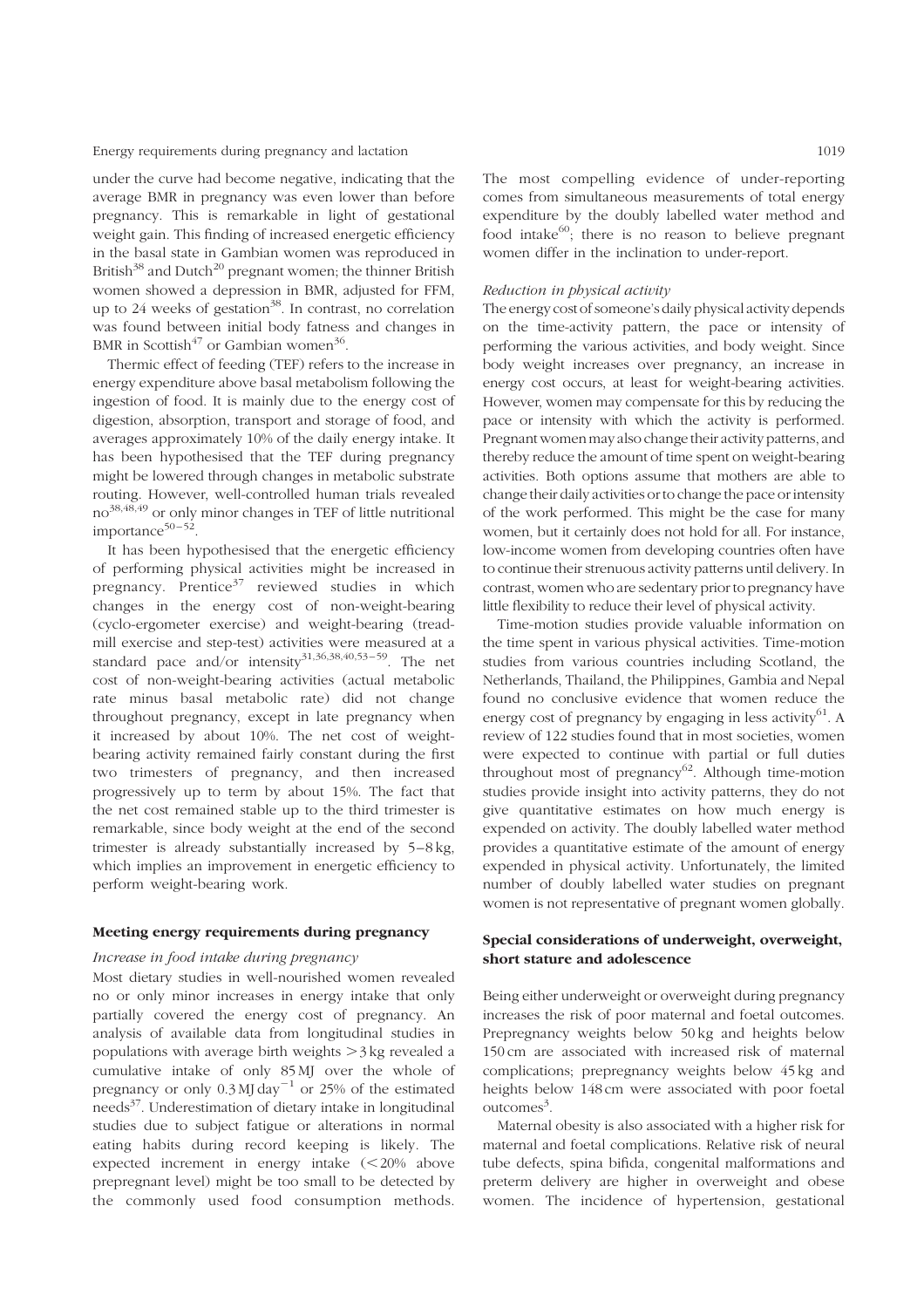diabetes and caesarean section were higher in overweight and obese women when compared to women with BMI between 18.5 and  $24.9^{63}$ . The linear relationship between gestational weight gain and birth weight is modified by maternal prepregnancy BMI, such that women with lower BMI must gain more to produce birth weights comparable to women with normal BMI. Women with high BMI not only produce infants with higher birth weights, but can do so with lower gestational weight gains<sup>8</sup>. These relationships were developed from US National Natality data and are the basis for the IOM recommendations for gestational weight gain by maternal prepregnancy BMI. International guidelines for weight gain by prepregnancy BMI are not available, however, the general principle probably holds. Women with low prepregnancy BMI would benefit, in terms of birth weight, from being at the upper end of the range of gestational weight gains (10–14 kg) observed in the WHO Collaborative Study<sup>2</sup>. However, the risk of assisted delivery in women with short stature would have to be considered, especially in areas with inadequate obstetric care.

Dramatic changes in growth and development occur during adolescence, when up to 20% of total growth in stature can occur<sup>3</sup>. Special recognition of adolescent pregnancy is important not only because of the nutritional needs of the growing adolescent and foetus, but also because of increased pregnancy complications associated with an immature body. The risk of certain adverse foetal and maternal outcomes is greater for adolescents. Women under 18 years of age were at greater risk of preterm delivery<sup>64</sup> low birth weight<sup>64-67</sup> and small for gestational age infants than older women<sup>65</sup>. Higher risk is associated with being at the younger end of the 13–19 year age range<sup>67</sup>. Risk of maternal complications, particularly assisted delivery, was the same or lower for adolescents<sup>65,66,68,69</sup>

#### Energy requirements of lactating women

#### **Introduction**

From the 1985 FAO/WHO/UNU report on Energy and Protein Requirements<sup>1</sup> the following definition of energy requirements of lactation can be reconstructed:

'The energy requirement of a lactating woman is the level of energy intake from food that will balance her energy expenditure when the woman has a body size and composition and a breast milk production which is consistent with good health for herself and her child; and that will allow her for the maintenance of economically necessary and socially desirable physical activity.'

To operationalise this definition, the energy cost of milk production must be added to women's energy requirements, assuming that they resume their usual level of physical activity. Human milk production is remarkably similar across populations. Prentice *et al*.<sup>70</sup> reviewed data on the volume of milk produced at peak lactation from 26 studies from different nutritional and cultural settings. Although milk composition varies, the mean amount of milk produced by mothers from developed countries was quite similar to women from developing countries. Although milk production is remarkably robust, the extent of exclusive breastfeeding and the duration of breastfeeding, which of course impact energy turnover in the postpartum period, vary significantly among women. Exclusive breastfeeding is recommended for the first 6 months postpartum with introduction of complementary foods and continued breastfeeding thereafter $^{71}$ .

#### Energy cost of lactation

The amount of milk produced, the energy content of the milk, and the energetic efficiency of milk synthesis will determine the energy cost of lactation. Any alterations in maternal basal metabolism, thermogenesis or physical activity during lactation would impact the total energy requirements of lactating women.

# Milk production

Milk production rates in women from developed and developing countries are presented from 0 to 24 months postpartum in Table 10, based on a WHO comprehensive review<sup>72</sup>. Mean milk production rates through 5 months postpartum are almost identical  $(749 \text{ g day}^{-1})$  for exclusively-breastfeeding women in developed and developing countries. From 6 months onwards, partial breastfeeding is recommended. The variation in milk production is larger, as infant intake is reduced by the amount and nature of complementary feedings. Mean milk production rates were 492 and  $608 \text{ g day}^{-1}$  in partially breastfeeding women from developed and developing countries, respectively.

### Energy content of human milk

The energy content of human milk depends primarily on milk fat concentration which shows complex diurnal, within-feed and between-breast fluctuations. 24-hour milk sampling schemes have been developed which minimally interfere with the secretion of milk flow and capture the diurnal and within-feed variation<sup>73</sup>. Gross energy content

Table 10 Milk production rates of exclusively and partially breastfeeding women from developed and developing countries<sup>7</sup>

| Postpartum period<br>(months)                                               | $0 - 2$    | $3 - 5$                                    | $6 - 8$    | $9 - 11$   | $12 - 23$  |
|-----------------------------------------------------------------------------|------------|--------------------------------------------|------------|------------|------------|
|                                                                             |            | Milk production ( $q \, \text{day}^{-1}$ ) |            |            |            |
| Exclusive breastfeeding<br>Industrialised countries<br>Developing countries | 710<br>714 | 787<br>784                                 | 803<br>776 | 900        |            |
| Partial breastfeeding<br>Industrialised countries<br>Developing countries   | 640<br>617 | 687<br>663                                 | 592<br>660 | 436<br>616 | 448<br>549 |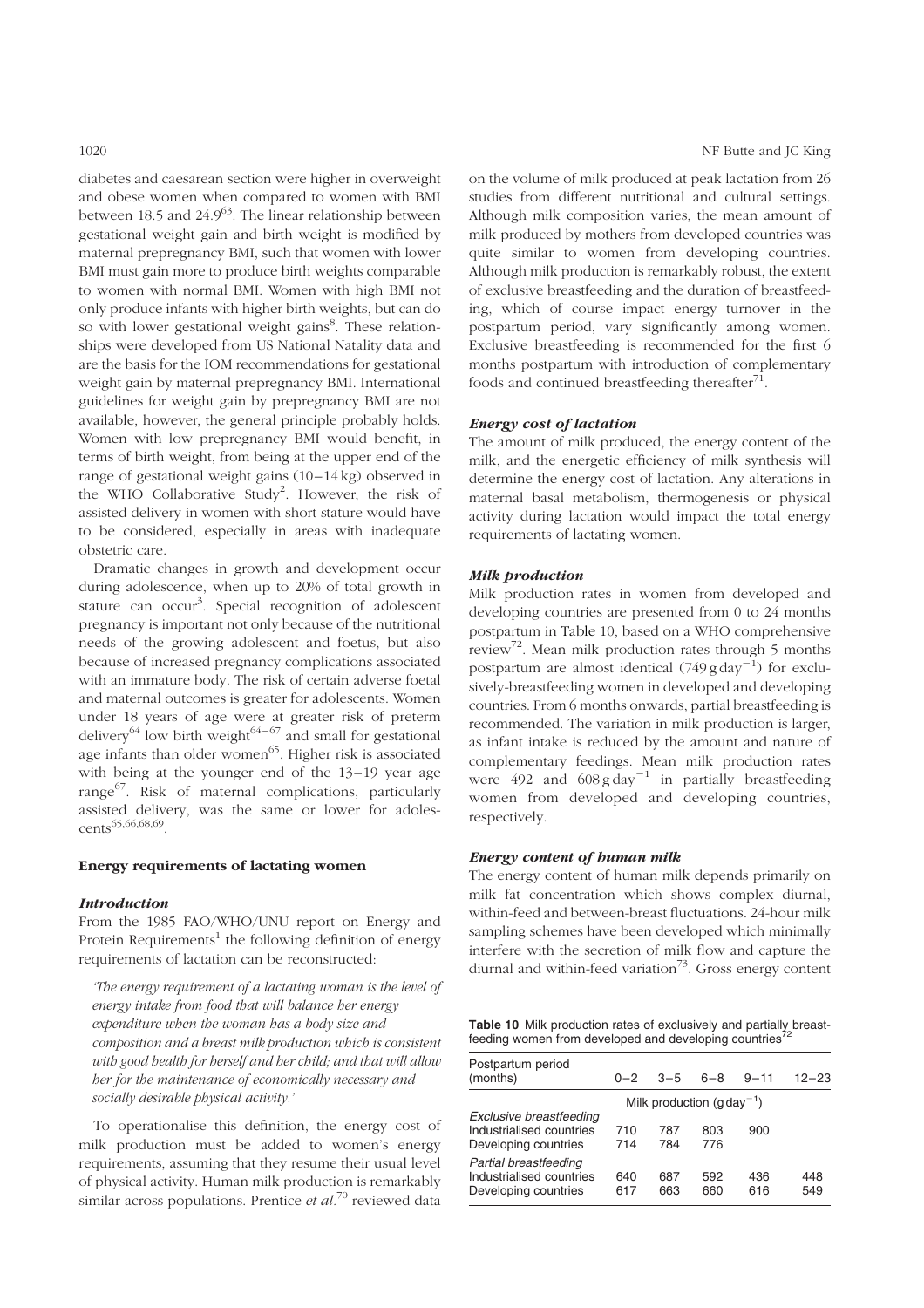of milk was measured on representative 24-hour milk samples using adiabatic bomb calorimetry or proximate analysis in a number of studies of well-nourished women (Table 11). The mean gross energy of milk from these studies was  $2.80 \text{ kJ g}^{-1}$  or  $0.67 \text{ kcal g}^{-1}$ .

# Efficiency of converting dietary energy to milk energy

In order to appropriately apply the factorial method to determine the energy cost of lactation, the efficiency of converting dietary energy into human milk is required. Energetic efficiency has been estimated from theoretical biochemical efficiencies of synthesising the constituents in milk and from metabolic balance studies<sup>74</sup>.

Biochemical efficiency can be calculated from the stoichiometric equations and the obligatory heat losses associated with the synthesis of lactose (95%), protein (88%), de novo fat synthesis (73%), and transfer of performed fat (98%). Depending on the amount of performed fat, the biochemical efficiency would be about 91–94%. This estimate would represent the maximal efficiency since digestive, absorptive, inter-conversion and transport costs have been ignored. Because of such omissions, calorimetric efficiencies are usually 10-15% lower than biochemical efficiencies<sup>12</sup>. Applying this correction to the estimate of biochemical efficiency derived above (91–94%) would yield a figure of 80–85%.

Crude estimates of the energetic efficiency of milk synthesis have been made in humans. Thompson<sup>75</sup> derived a figure of 80% efficiency from the lower 95% confidence level based on differences in food intake between lactating and non-lactating women; no measurements of milk energy transfer or changes in maternal fat stores were made. Calorimetry data on lactating women also have been used to estimate the energetic efficiency<sup>41,76</sup>. Based on the assumption that BMR encompasses the extra cost of milk synthesis, and that milk synthesis is a continual process, efficiencies of 94% in Gambian women and 99, 97 and 111% in British lactating women were calculated. Apparent efficiency in excess of 100% can only be explained by down-regulation of other metabolic processes or by measurement errors. Given the imprecision of these estimates, the biochemical derivation of 80% seems reasonable.

# Total energy expenditure by respiratory calorimetry or doubly labelled water method

Room respiration calorimetry has been performed on lactating and non-lactating postpartum women<sup>39</sup>. 24-hour TEE and sleeping metabolic rate were higher in lactating than in non-lactating women, most likely because of the energy cost of milk synthesis and possibly because of heightened sympathetic nervous system and adrenal activity. During the course of the 24-hour calorimetric study, women expressed all their milk, which was analysed by bomb calorimetry. Milk energy output averaged 2167 and 1920 kJ day<sup>-1</sup> at 3 and 6 months, respectively. Mean PAL within the confines of the calorimeter was 1.34. Based on these findings the minimum energy requirement of exclusively breastfeeding women would be 1.4 times BMR, plus  $2000 \text{ kJ} \text{ day}^{-1}$  to support milk production.

Table 11 Gross energy content of human milk measured by bomb calorimetry or proximate analysis of 24-hour representative milk samples

| Reference                     | Method                         | Month of lactation | Gross energy content $(kJg^{-1})$ | Gross energy content (kcal $g^{-1}$ ) |
|-------------------------------|--------------------------------|--------------------|-----------------------------------|---------------------------------------|
| Wood, 1982 <sup>101</sup>     | Bomb calorimetry               |                    | 2.75                              | 0.66                                  |
|                               |                                | $\overline{c}$     | 2.72                              | 0.65                                  |
|                               |                                | 3                  | 2.55                              | 0.61                                  |
|                               |                                | 4                  | 2.53                              | 0.61                                  |
|                               |                                | 5                  | 2.36                              | 0.57                                  |
| Butte, 1984 <sup>102</sup>    | Bomb calorimetry               |                    | 2.85                              | 0.68                                  |
|                               |                                | 2                  | 2.68                              | 0.64                                  |
|                               |                                | 3                  | 2.59                              | 0.62                                  |
|                               |                                | 4                  | 2.68                              | 0.64                                  |
| Garza, 1986 <sup>73</sup>     | Bomb calorimetry               |                    | 3.01                              | 0.72                                  |
|                               |                                | 4                  | 3.05                              | 0.73                                  |
| Sadurskis, 1988 <sup>81</sup> | Bomb calorimetry               | $\overline{c}$     | 2.68                              | 0.64                                  |
| Butte, 1990 <sup>103</sup>    | Bomb calorimetry               |                    | 2.76                              | 0.66                                  |
|                               |                                | 4                  | 2.59                              | 0.62                                  |
| Dewey, 1991 <sup>104</sup>    | Protein, fat, lactose          | 3                  | 2.93                              | 0.70                                  |
|                               | 23.6, 38.7, 16.5 kJ $g^{-1}$   | 6                  | 3.01                              | 0.72                                  |
|                               | 5.65, 9.25, 3.95 kcal $g^{-1}$ | 9                  | 3.10                              | 0.74                                  |
|                               |                                | 12                 | 3.10                              | 0.74                                  |
| Motil, 1997 <sup>105</sup>    | Bomb calorimetry               | 6                  | 2.80                              | 0.67                                  |
|                               |                                | 12                 | 2.80                              | 0.67                                  |
|                               |                                | 18                 | 3.00                              | 0.72                                  |
|                               |                                | 24                 | 2.80                              | 0.67                                  |
| Butte, 2001 <sup>77</sup>     | Bomb calorimetry               | 3                  | 2.68                              | 0.64                                  |
| Mean                          |                                |                    | 2.78                              | 0.67                                  |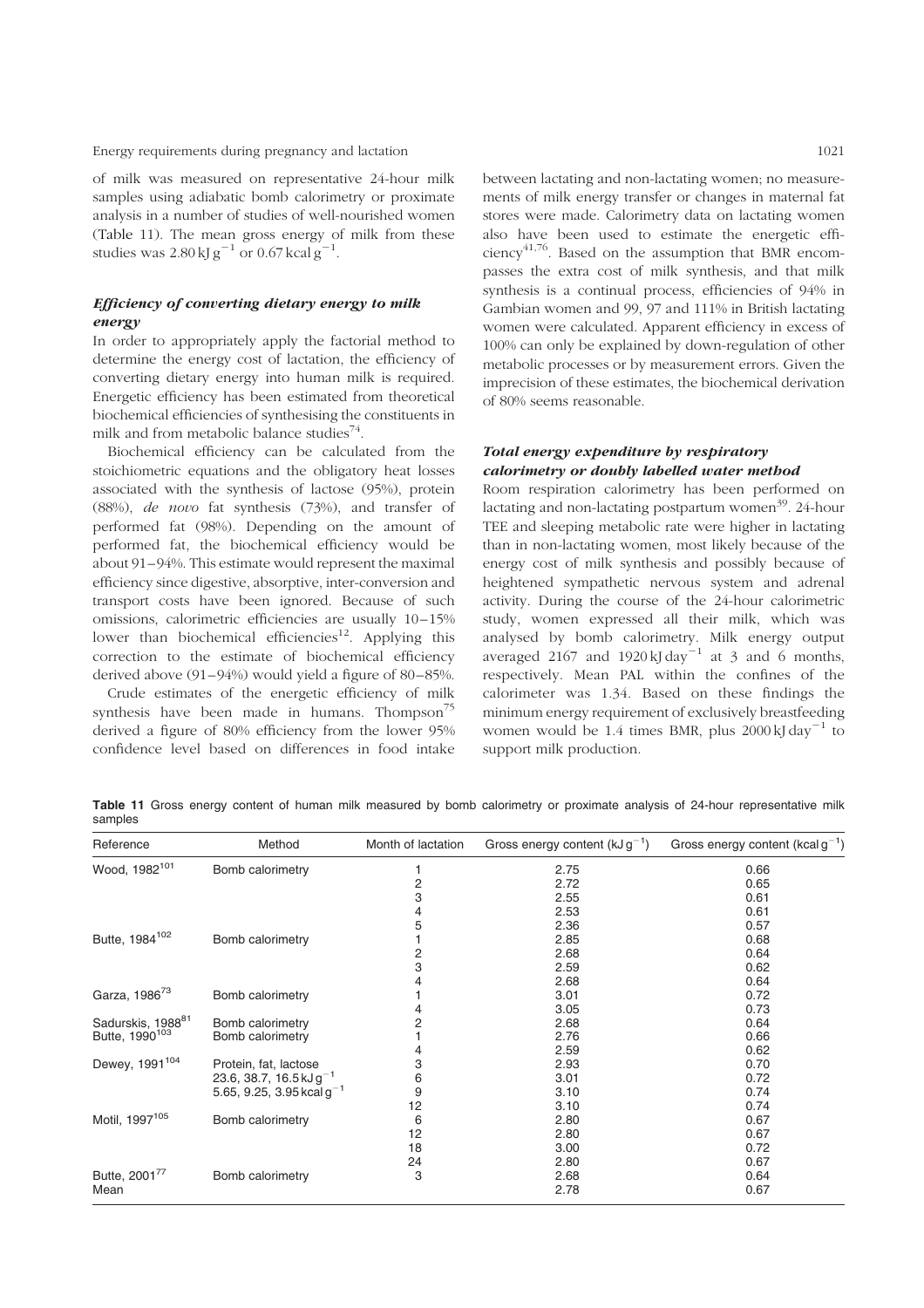Free-living TEE has been measured in lactating women using the doubly labelled water method and activity diaries. Doubly labelled water studies in well-nourished women are summarised in Table 12. TEE and AEE during lactation were not significantly different from NPNL state in American and Swedish women<sup>35,42,77</sup>. In the British study<sup>41</sup>, there was a reduction in TEE caused mainly by a reduction in physical activity, since BMR was unchanged. Socioeconomic and cultural factors, no doubt, influence postpartum changes in AEE within and across societies, but lactating women are capable physiologically of resuming their usual level of physical activity shortly after delivery.

Doubly labelled water method has been used in lactating Mesoamerindians in Mexico<sup>78</sup> [\(Table](#page-13-0) 13). Mean TEE were 8912 and 9253 kJ day<sup>-1</sup> for women with lower and higher BMI, respectively. TEE estimated by minute-tominute observations of pregnant and lactating Nepali women was significantly influenced by season<sup>45</sup>. Lactating women had lower TEE during winter, but not the spring or monsoon season when all women sustained long hours of physical activity. Marked seasonal changes in physical activity and energy requirements have been shown to affect the reproductive and lactation performance of rural Gambian women<sup>79</sup>.

#### Total energy requirements during lactation

Total energy requirements during lactation can be estimated by the factorial approach whereby the cost of milk production is added to the energy requirements of non-pregnant women, with an allowance made for energy mobilisation from tissue stores if replete. Energy cost of milk production requires knowledge of the amount of milk production, energy density of milk, and the energetic efficiency of milk synthesis ([Table](#page-13-0) 14).

Total energy requirements  $= (NPNL)$  BMR  $\times$  PAL)

 $+$  (Milk production  $\times$  energy density

 $\times$  conversion efficiency)

 $-$  (Energy mobilisation from tissue stores)

For exclusive breastfeeding through 5 months postpartum, the energy cost of lactation would be  $2.62$  MJ day<sup>-1</sup> based on a mean milk production of 749 g day<sup>-1</sup>, energy density of milk of  $2.8 \text{ kJ g}^{-1}$ , and energetic efficiency of 0.80. In well-nourished women, this may be subsidised by energy mobilisation from tissues on the order of  $0.72 \text{ MJ day}^{-1}$ , resulting in a net increment of  $1.9 \text{ MJ day}^{-1}$  over NPNL energy requirements.

For partial breastfeeding from 6 to 24 months postpartum, the energy cost of lactation would be 1.93 MJ day<sup>-1</sup> based on a mean milk production of 550 g day<sup>-1</sup>, energy density of milk of  $2.8 \text{ kJ g}^{-1}$ , and energetic efficiency of 0.80. Weight loss is usually minor beyond 6 months postpartum; therefore, total energy cost AEE<br>(MJ kg<sup>-1</sup><br>per day) 0.080 Lovelady, 199380, 199382, 1994, 1994, 1994, 1994, 1994, 1994, 1994, 1994, 1994, 1994, 1994, 1994, 1994, 1995, 1 Goldberg, 1991, 1991, 1991, 1992, 1992, 1992, 1992, 1992, 1992, 1992, 1992, 1992, 1992, 1992, 1992, 1992, 1994, 1994, 1994, 1994, 1994, 1994, 1994, 1992, 1992, 1992, 1992, 1992, 1992, 1992, 1992, 1992, 1992, 1992, 1992, 19 4 58.9 1.64 21.9 8.83 5.89 2.94 1.50 1.03 0.90 1.01 0.75 0.150 0.100 0.050 8 58.9 1.64 21.9 9.09 5.85 3.24 1.55 1.03 0.93 1.00 0.83 0.154 0.099 0.055 12 58.6 1.64 21.8 8.95 5.63 3.32 1.59 1.03 0.92 0.96 0.85 0.153 0.096 0.057 Forsum, 1992<sup>42</sup> Sweden 32 NP 61.5 1.67 22.1 10.80 5.60 5.20 1.93 1.93 0.176 0.091 0.091 0.091 32 8 64.4 1.67 23.1 10.60 5.90 4.70 1.80 1.05 0.98 1.05 1.20 0.165 0.092 0.073 32 24 63.0 1.67 22.6 10.80 6.00 4.80 1.80 1.02 1.00 1.07 1.22 0.171 0.095 0.076 Butte, 200177 USA 24 NPNL 61.6 1.63 23.1 10.58 5.65 4.93 1.87 0.172 0.092 0.080 24 12 62.8 1.63 23.5 10.01 5.57 4.44 1.80 1.02 0.95 0.99 0.90 0.159 0.089 0.071 BMR<br>(MJ kg<sup>-1</sup><br>per day) 0.089<br>0.103  $0.100$ 0.098 0.092 0.095<br>0.095  $0.091$ TEE<br>(MJ kg<sup>-1</sup><br>per day)  $\begin{array}{c} 0.150 \\ 0.170 \\ 0.011 \\ 0.013 \\ \end{array}$ 0.172<br>0.159 0.176 0.165 Abbreviations: BMI – body mass index; TEE – total energy expenditure; BMR – basal metabolic rate; AEE – activity energy expenditure; PAL – physical activity level; NP – non-pregnant. - activity energy expenditure; PAL - physical activity level; NP - non-pregnant NPAEE AEE/ 0.88<br>0.88<br>0.0  $7.22$ 0.92 10 4–6 8.98 5.56 3.42 1.61 0.97 1.01 0.92  $0.90$ NPBMR BMR/  $\frac{58}{100}$  $1.05$ <br> $1.07$ 0.99  $1.01$ TEE/ NPTEE 8888<br>000 0.97 0.95 0.98  $00$ e<br>New<br>Z  $0.05$  $1.02$ ggg PAL **2223333365558** Kopp-Hoolihan, 1999<sup>95</sup> USA 10 NP 10 10 10 1.50 5.50 5.73 1.68  $(MJday^{-1})$  PAL AEE  $\frac{4}{3}$   $\frac{4}{3}$   $\frac{4}{3}$   $\frac{4}{4}$ BMR<br>(MJ day<sup>-1</sup>) 6 8 8 8 6 6 6 6 6 6 7 6 7<br>ក្នុង 8 8 6 6 6 7 6 7 8 9 7<br>ក្នុង 9 7 9 7 9 7 9 7 9 7 AEE-- total energy expenditure; BMR - basal metabolic rate; )  $(MJ$  day<sup> $-1$ </sup> TEE **BMI** 21.9  $21.8$ 7767<br>2020 23.5<br>23.5  $1.63$ <br> $1.63$ Ht 61.8<br>62.8 हैं है Measurement period<br>(weeks postpartum) Measurement period (weeks postpartum) BMI - body mass index; TEE  $\circ$   $\circ$  $\overline{z}$ 888900 24 Reference Country n Sweden Country USA<br>UK **USA** USA <opp-Hoolihan, 1999<sup>35</sup>

Table 12 Total energy expenditure measured by doubly labelled water method in well-nourished women during lactation

Lovelady, 1993<sup>80</sup><br>Goldberg, 1991<sup>41</sup>

Reference

Table 12

Forsum, 1992<sup>42</sup>

Butte, 2001<sup>77</sup>

Abbreviations:

Total energy expenditure measured by doubly labelled water method in well-nourished women during lactation

1022 **NF Butte and JC King**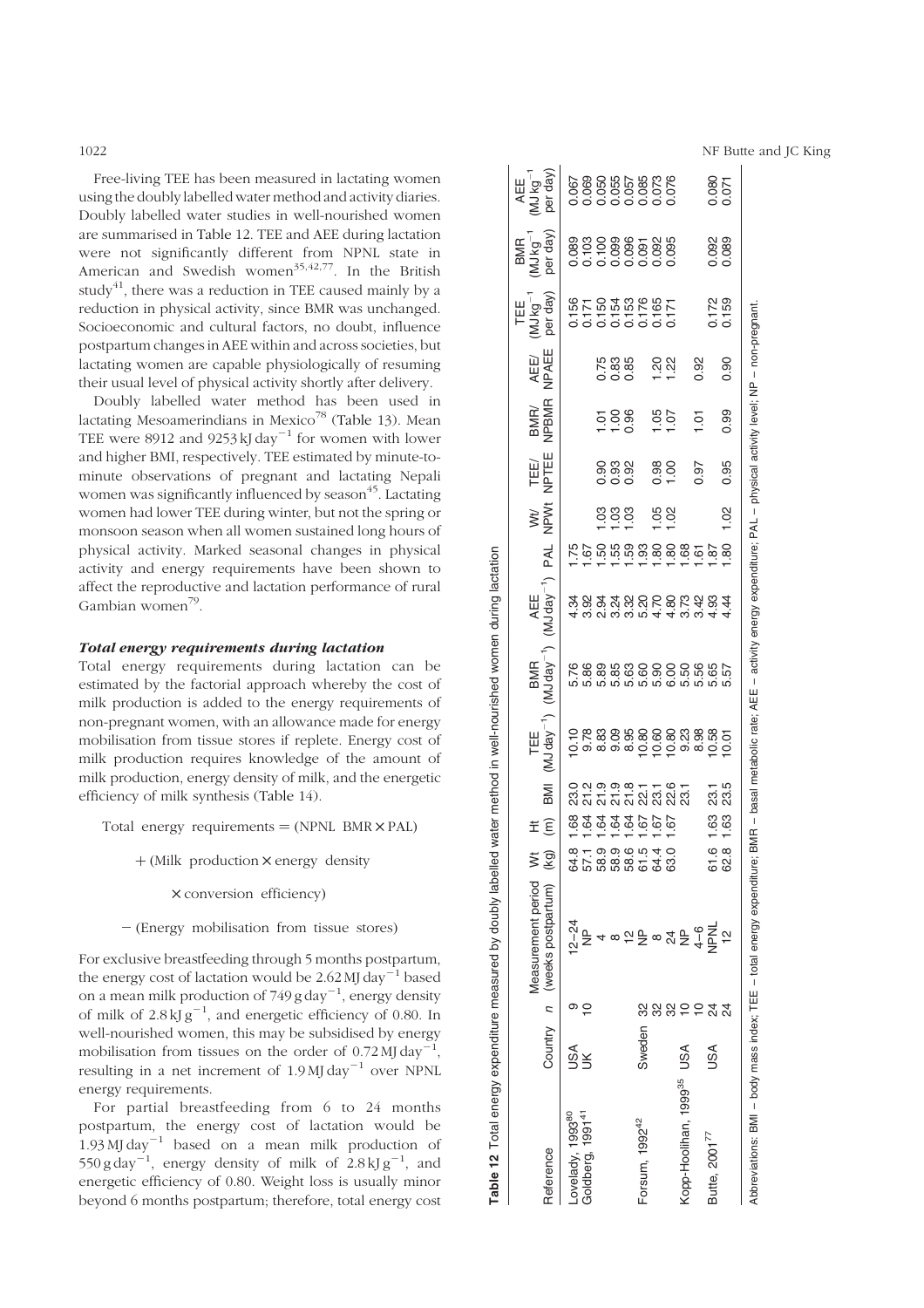| Table 13 Total energy expenditure during lactation in women          |               |                                                    |                                                                                                                                                                                                                                                                                                                                                                                                                                                                                                  |                      |                                                             | from developing countries                                        |                                                                                                                 |                                                             |                                    |                     |               |               |                    |                                                                                           |                                                                                                                                                                                                                                                                                                                                                   |                                         |
|----------------------------------------------------------------------|---------------|----------------------------------------------------|--------------------------------------------------------------------------------------------------------------------------------------------------------------------------------------------------------------------------------------------------------------------------------------------------------------------------------------------------------------------------------------------------------------------------------------------------------------------------------------------------|----------------------|-------------------------------------------------------------|------------------------------------------------------------------|-----------------------------------------------------------------------------------------------------------------|-------------------------------------------------------------|------------------------------------|---------------------|---------------|---------------|--------------------|-------------------------------------------------------------------------------------------|---------------------------------------------------------------------------------------------------------------------------------------------------------------------------------------------------------------------------------------------------------------------------------------------------------------------------------------------------|-----------------------------------------|
| Reference                                                            |               | Measurement period<br>Country n (weeks postpartum) | $\begin{array}{c}\n\text{MA} \\ \text{MA} \\ \text{MA} \\ \text{MA} \\ \text{MA} \\ \text{MA} \\ \text{MA} \\ \text{MA} \\ \text{MA} \\ \text{MA} \\ \text{MA} \\ \text{MA} \\ \text{MA} \\ \text{MA} \\ \text{MA} \\ \text{MA} \\ \text{MA} \\ \text{MA} \\ \text{MA} \\ \text{MA} \\ \text{MA} \\ \text{MA} \\ \text{MA} \\ \text{MA} \\ \text{MA} \\ \text{MA} \\ \text{MA} \\ \text{MA} \\ \text{MA} \\ \text{MA} \\ \text{MA} \\ \text{MA} \\ \text{MA} \\ \text{MA} \\ \text{MA} \\ \text$ | ΞÊ                   | IMB                                                         | TEE<br>(MJ day <sup>-1</sup> )                                   | $(MJday^{-1})$<br><b>BMR</b>                                                                                    | AEE<br>(MJ day <sup>-1</sup> )                              | <b>PAL</b>                         | WH<br>NPWt          | TEE/<br>NPTEE | BMR/<br>NPBMR | AEE/<br>NPAEE      | per day<br>PALM)<br>TEE                                                                   | per day<br>BMR                                                                                                                                                                                                                                                                                                                                    | (MJ kg <sup>-1</sup><br>per day)<br>AEE |
| Panter-Brick, 1993 <sup>45</sup> Nepal<br>Activity diaries method    | $\frac{1}{2}$ | NPNL                                               | 9 0 0 0 1<br>9 1 9 9 9<br>9 7 9 9                                                                                                                                                                                                                                                                                                                                                                                                                                                                | នុន្តនន្ទ្<br>ស      | 3 5 8 8 9 9 9 9 7<br>3 9 9 9 9 9 9 9 7<br>3 9 9 9 9 9 9 9 9 | ក ១ ១ ១ ១ ១ ១ ១<br>២ ១ ១ ១ ១ ១ ១ ១ ១<br>ក ១ ១ <u>០</u> ១ ១ ១ ១ ១ | 5 2 3 5 5 5 6 6 7<br>ក្ដី 2 5 5 5 6 7 8 9<br>ក្ដី 2 5 5 9 9 9 9 9                                               | 8 8 7 7 8 8 9 8 9<br>9 8 9 9 9 9 9 9 9<br>9 8 7 7 9 9 9 9 9 | ក្តួន១១នឹងនិង<br>ក្តួនាំង ក្តីក្តី |                     |               |               |                    | $\begin{array}{l} 0.000000 \\ 0.000000 \\ 0.000000 \\ 0.000000 \\ 0.00000 \\ \end{array}$ | $\begin{array}{c} 27.77788888 \\ - 7.77788888 \\ - 7.777888 \\ - 7.77788 \\ - 7.7778 \\ - 7.7778 \\ - 7.7778 \\ - 7.7778 \\ - 7.7778 \\ - 7.7778 \\ - 7.7778 \\ - 7.7778 \\ - 7.7778 \\ - 7.7778 \\ - 7.7778 \\ - 7.7778 \\ - 7.7778 \\ - 7.7778 \\ - 7.7778 \\ - 7.7778 \\ - 7.7778 \\ - 7.7778 \\ - 7.$                                         | 88<br>00011288000<br>000000000          |
|                                                                      |               |                                                    |                                                                                                                                                                                                                                                                                                                                                                                                                                                                                                  |                      |                                                             |                                                                  |                                                                                                                 |                                                             |                                    |                     |               |               |                    |                                                                                           |                                                                                                                                                                                                                                                                                                                                                   |                                         |
|                                                                      |               |                                                    | $\begin{array}{c} 0.0000 \\ -0.0000 \\ -0.0000 \end{array}$                                                                                                                                                                                                                                                                                                                                                                                                                                      |                      |                                                             |                                                                  |                                                                                                                 |                                                             |                                    | $\frac{2838}{1000}$ | 5858          | 83888<br>Food | 5 2 2 3<br>2 3 2 3 |                                                                                           |                                                                                                                                                                                                                                                                                                                                                   |                                         |
|                                                                      |               |                                                    |                                                                                                                                                                                                                                                                                                                                                                                                                                                                                                  | $\ddot{a}$           |                                                             |                                                                  |                                                                                                                 |                                                             |                                    |                     |               |               |                    |                                                                                           |                                                                                                                                                                                                                                                                                                                                                   |                                         |
|                                                                      |               |                                                    |                                                                                                                                                                                                                                                                                                                                                                                                                                                                                                  | $\frac{9}{49}$       |                                                             |                                                                  |                                                                                                                 |                                                             |                                    |                     |               |               |                    |                                                                                           |                                                                                                                                                                                                                                                                                                                                                   |                                         |
|                                                                      |               |                                                    |                                                                                                                                                                                                                                                                                                                                                                                                                                                                                                  |                      |                                                             |                                                                  |                                                                                                                 |                                                             |                                    |                     |               |               |                    |                                                                                           |                                                                                                                                                                                                                                                                                                                                                   |                                         |
| Doubly labelled water method                                         |               |                                                    |                                                                                                                                                                                                                                                                                                                                                                                                                                                                                                  |                      |                                                             |                                                                  |                                                                                                                 |                                                             |                                    |                     |               |               |                    |                                                                                           |                                                                                                                                                                                                                                                                                                                                                   |                                         |
| Mexico<br>Butte, 1997 <sup>78</sup>                                  | ត             |                                                    |                                                                                                                                                                                                                                                                                                                                                                                                                                                                                                  |                      |                                                             |                                                                  |                                                                                                                 |                                                             |                                    |                     |               |               |                    |                                                                                           |                                                                                                                                                                                                                                                                                                                                                   |                                         |
|                                                                      |               | 24<br>24                                           | 4 4 5<br>4 4 5<br>4 4 5                                                                                                                                                                                                                                                                                                                                                                                                                                                                          |                      |                                                             |                                                                  |                                                                                                                 |                                                             |                                    | 0.98                | 0.95          | 1.02          | 0.82               |                                                                                           |                                                                                                                                                                                                                                                                                                                                                   |                                         |
|                                                                      | <u>ဝု</u>     | $\frac{1}{2}$                                      |                                                                                                                                                                                                                                                                                                                                                                                                                                                                                                  | <u></u><br>- - - - - | 20222<br>2022<br>2022                                       | က္ အေလးလု<br>တစ်တစ်                                              | 6<br>1984<br>1984                                                                                               | ទី ២ ១ ២<br>២ ២ ១ ២<br>២ ២ ២ ២                              | 2<br>25 និង<br>2                   |                     |               |               |                    | 0.193<br>0.187<br>0.164<br>0.164                                                          |                                                                                                                                                                                                                                                                                                                                                   | 85332                                   |
|                                                                      |               | 24                                                 | 56.                                                                                                                                                                                                                                                                                                                                                                                                                                                                                              |                      |                                                             |                                                                  |                                                                                                                 |                                                             |                                    | 0.99                | 0.99          | 1.02          | 1.02               |                                                                                           | $\begin{array}{c}\n 1.76 \\  1.76 \\  0.76 \\  0.76 \\  0.76 \\  0.76 \\  0.76 \\  0.76 \\  0.76 \\  0.76 \\  0.76 \\  0.76 \\  0.76 \\  0.76 \\  0.76 \\  0.76 \\  0.76 \\  0.76 \\  0.76 \\  0.76 \\  0.76 \\  0.76 \\  0.76 \\  0.76 \\  0.76 \\  0.76 \\  0.76 \\  0.76 \\  0.76 \\  0.76 \\  0.76 \\  0.76 \\  0.76 \\  0.76 \\  0.76 \\  0$ |                                         |
| Abbreviations: BMI - body mass index; TEE - total energy expenditure |               |                                                    | ïe;                                                                                                                                                                                                                                                                                                                                                                                                                                                                                              |                      |                                                             |                                                                  | BMR - basal metabolic rate; AEE - activity energy expenditure; PAL - physical activity level; NP - non-pregnant |                                                             |                                    |                     |               |               |                    |                                                                                           |                                                                                                                                                                                                                                                                                                                                                   |                                         |

<span id="page-13-0"></span>Energy requirements during pregnancy and lactation 1023  $\mathbf{L}$ 

> Table 14 Energy cost of milk production for exclusive and partial breastfeeding 0–24 months postpartum

| Postpartum period<br>(months)                                               | $0 - 2$      | $3 - 5$      | $6 - 8$      | $9 - 11$                                            | $12 - 23$    |
|-----------------------------------------------------------------------------|--------------|--------------|--------------|-----------------------------------------------------|--------------|
|                                                                             |              |              |              | Energy cost of milk production<br>( $MJ day^{-1}$ ) |              |
| Exclusive breastfeeding<br>Industrialised countries<br>Developing countries | 2.49<br>2.50 | 2.75<br>2.74 | 2.81<br>2.72 | 3.15                                                |              |
| Partial breastfeeding<br>Industrialised countries<br>Developing countries   | 2.24<br>2.16 | 2.40<br>2.32 | 2.07<br>2.31 | 1.53<br>2.16                                        | 1.57<br>1.92 |

Energy cost of lactation based on milk production rates $72$ , milk energy density of 2.8 kJ  $g^{-1}$  and energetic efficiency of milk synthesis of 0.80.

of milk production must be derived from diet. Total energy requirements of partially lactating women beyond 6 months postpartum would be  $1.93$  MJ day<sup>-1</sup> over NPNL energy requirements. In reality, milk production rate, and therefore the associated energy cost, is extremely variable in partially breastfeeding women, and depends upon complementary feeding practices.

Alternatively, total energy requirements may be estimated from the sum of TEE plus milk energy output, minus the energy mobilised from tissues.

Total energy requirements  $=$ 

TEE  $+$  (Milk production  $\times$  energy density) –

(Energy mobilisation from tissue stores)

Knowledge of TEE circumvents any assumptions regarding the energetic efficiency of milk synthesis or activity energy expenditure, since they are included in TEE. This approach was taken in four studies of well-nourished women between 1 and 6 months postpartum $41,42,77,80$ [\(Table](#page-14-0) 15). Milk energy output averaged  $2.15$  MJ day<sup>-1</sup>. TEE plus milk energy output averaged  $11.74 \mathrm{MJ \, day}^{-1}$ . Total energy requirements were  $11.38$  MJ day<sup>-1</sup>, since  $0.72$  MJ day<sup>-1</sup> was mobilised from tissue stores.

# Metabolic adjustments to meet the energy cost of lactation

#### Basal metabolism

The BMR of lactating women would be expected to be slightly elevated if milk synthesis is a continuous process. At energetic efficiencies of 80 and 95%, milk synthesis would increase BMR by 11 or 2%, respectively. An increase less than this would be indicative of energy-sparing.

Comparisons of BMR in lactating and NPNL women have yielded equivocal results. Some studies have shown a slight increase in  $BMR^{42,81,82}$  or a decrease<sup>57</sup>, but the majority have shown similar BMR in the lactating and nonlactating state $41,77,83-85$ . Since BMR is unchanged or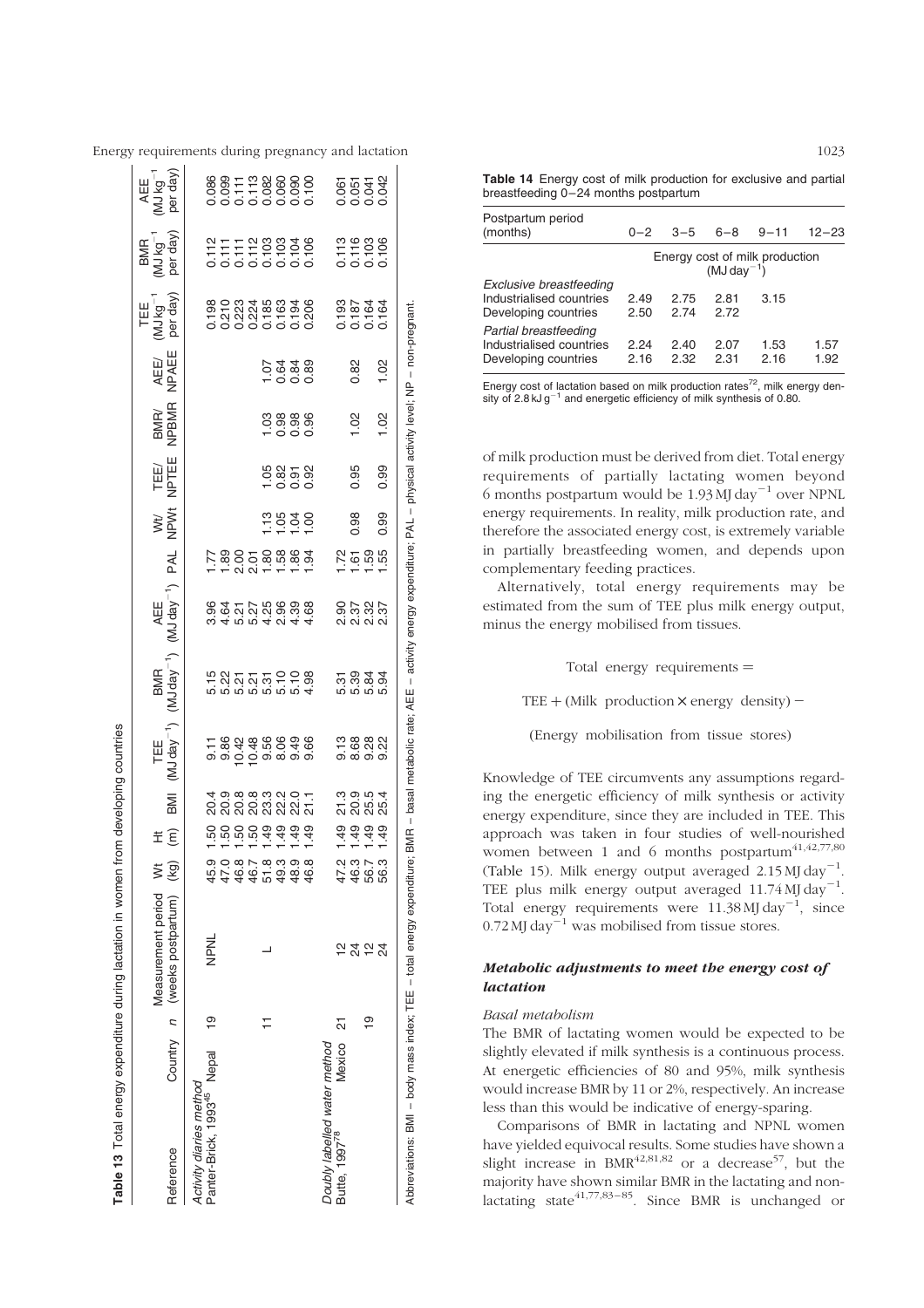<span id="page-14-0"></span>Table 15 Total energy requirements during lactation estimated from total energy expenditure, milk energy output and energy mobilisation in well-nourished women

| Reference                         | Country    | n  | Measurement period<br>(weeks postpartum) | <b>TEE</b><br>$(MJday^{-1})$ | Milk energy<br>output<br>$(MJ day^{-1})$ | Total energy<br>requirements<br>$(MJday^{-1})$ | Energy<br>mobilisation<br>$(MJday^{-1})$ | Net energy<br>requirement<br>$(MJday^{-1})$ |
|-----------------------------------|------------|----|------------------------------------------|------------------------------|------------------------------------------|------------------------------------------------|------------------------------------------|---------------------------------------------|
| Lovelady, 1993 <sup>80</sup>      | <b>USA</b> | 9  | $12 - 24$                                | 10.10                        | 2.20                                     | 12.30                                          | 1.20                                     | 11.10                                       |
| Goldberg, 1991 <sup>41</sup>      | UK         | 10 | <b>NP</b>                                | 9.78                         |                                          |                                                |                                          |                                             |
|                                   |            |    | 4                                        | 8.83                         | 2.24                                     | 11.07                                          |                                          | 11.07                                       |
|                                   |            |    | 8                                        | 9.09                         | 2.23                                     | 11.32                                          |                                          | 11.32                                       |
|                                   |            |    | 12                                       | 8.95                         | 2.22                                     | 11.17                                          |                                          | 11.17                                       |
| Forsum, 1992 <sup>42</sup>        | Sweden     | 23 | <b>NP</b>                                | 10.80                        |                                          |                                                |                                          |                                             |
|                                   |            | 23 | 8                                        | 10.60                        | 1.97                                     | 12.57                                          | 0.30                                     | 12.27                                       |
|                                   |            | 23 | 24                                       | 10.80                        |                                          |                                                |                                          |                                             |
| Kopp-Hoolihan, 1999 <sup>35</sup> | <b>USA</b> | 10 | <b>NP</b>                                | 9.23                         |                                          |                                                |                                          |                                             |
|                                   |            | 10 | $4 - 6$                                  | 8.98                         |                                          |                                                |                                          |                                             |
| Butte, 2001 <sup>77</sup>         | <b>USA</b> | 24 | <b>NPNL</b>                              | 10.58                        |                                          |                                                |                                          |                                             |
|                                   |            | 24 | 12                                       | 10.01                        | 2.02                                     | 12.03                                          | 0.65                                     | 11.38                                       |
| Mean                              |            |    |                                          |                              | 2.15                                     | 11.74                                          | 0.72                                     | 11.38                                       |

Abbreviations: TEE – total energy expenditure; NPNL – non-pregnant, non-lactating.

slightly elevated during lactation, there is little evidence for energy conservation.

# Thermic effect of feeding

Two longitudinal studies have been published on changes in TEF in response to a standardised liquid meal during lactation. Illingworth et  $al^{85}$  observed a significant reduction in TEF of 30% during lactation, whereas Spaaij et  $al$ .<sup>82</sup> did not observe a difference compared with the prepregnancy baseline measurement. TEF in lactating and non-lactating women also has been evaluated in two cross-sectional studies<sup>86,87</sup>. In both studies the energy content of the test meals was not similar for lactating and non-lactating women, and therefore the findings are difficult to interpret. Although equivocal, available evidence does not support significant changes in TEF during lactation.

#### Metabolic efficiency of performing physical activities

Several investigators have measured the energy cost of cycle ergometer or treadmill exercise in postpartum women<sup>57,82,88</sup>. The available results indicate that the gross and net energy cost of these standardised activities in lactation is not different from the values in the non-pregnant non-lactating state.

#### Meeting energy requirements during lactation

#### Reduction in maternal energy stores

Fat stores accumulated during pregnancy may cover part of the energy cost of lactation. Utilisation of tissue stores to support lactation is not obligatory and the extent to which energy is mobilised to support lactation depends on the nutritional status of the mother and amount of weight gained during pregnancy.

Changes in weight and body composition during lactation are variable, and depend on gestational weight gain, lactation pattern and duration, physical activity level

and seasonal food availability<sup>37</sup>. Weight changes are usually highest in the first 3 months of lactation and are generally greater in women who breastfeed exclusively. A review of 17 studies found that mean rates of weight change in the first 6 months postpartum are generally greater in well-nourished women  $(-0.8 \text{ kg per month})$ than undernourished women  $(-0.1 \text{ kg per month})^{89}$ . Based on an energetic factor of 27.2 MJ  $\text{kg}^{-1}$ , these rates of weight loss would be equivalent to 21.8 MJ per month or  $0.72$  MJ day<sup>-1</sup> in well-nourished women, and 2.7 MJ per month or  $90 \text{ kJ day}^{-1}$  in undernourished women.

In well-nourished women it is reasonable to estimate that  $0.72$  MJ day<sup>-1</sup> of tissue stores may be utilised to support lactation during the first 6 months postpartum. For women who are underweight, or did not gain sufficient weight during pregnancy, it is recommended that the full energy cost of lactation should be provided.

# Reduction in physical activity

The ability of mothers to change their daily activities or to change pace or intensity of the work performed will depend on their culture and socioeconomic situations. Time-motion studies have been conducted longitudinally<sup>24,41,59,81</sup> and cross-sectionally<sup>45,90</sup> in lactating women. Although study designs and research methodology varied, some patterns emerged from these studies. In developed countries women tend to decrease total physical activity in the first month postpartum, and to resume their usual levels of physical activity thereafter. In developing countries, physical activity levels are generally higher and therefore the potential for savings by reducing expenditure is greater. However, in everyday practice these women cannot or may not reduce their activities during lactation, except for certain temporary cultural practices. There does not appear to be any sustained change in activity patterns between lactating and nonlactating women after the initial months of breastfeeding.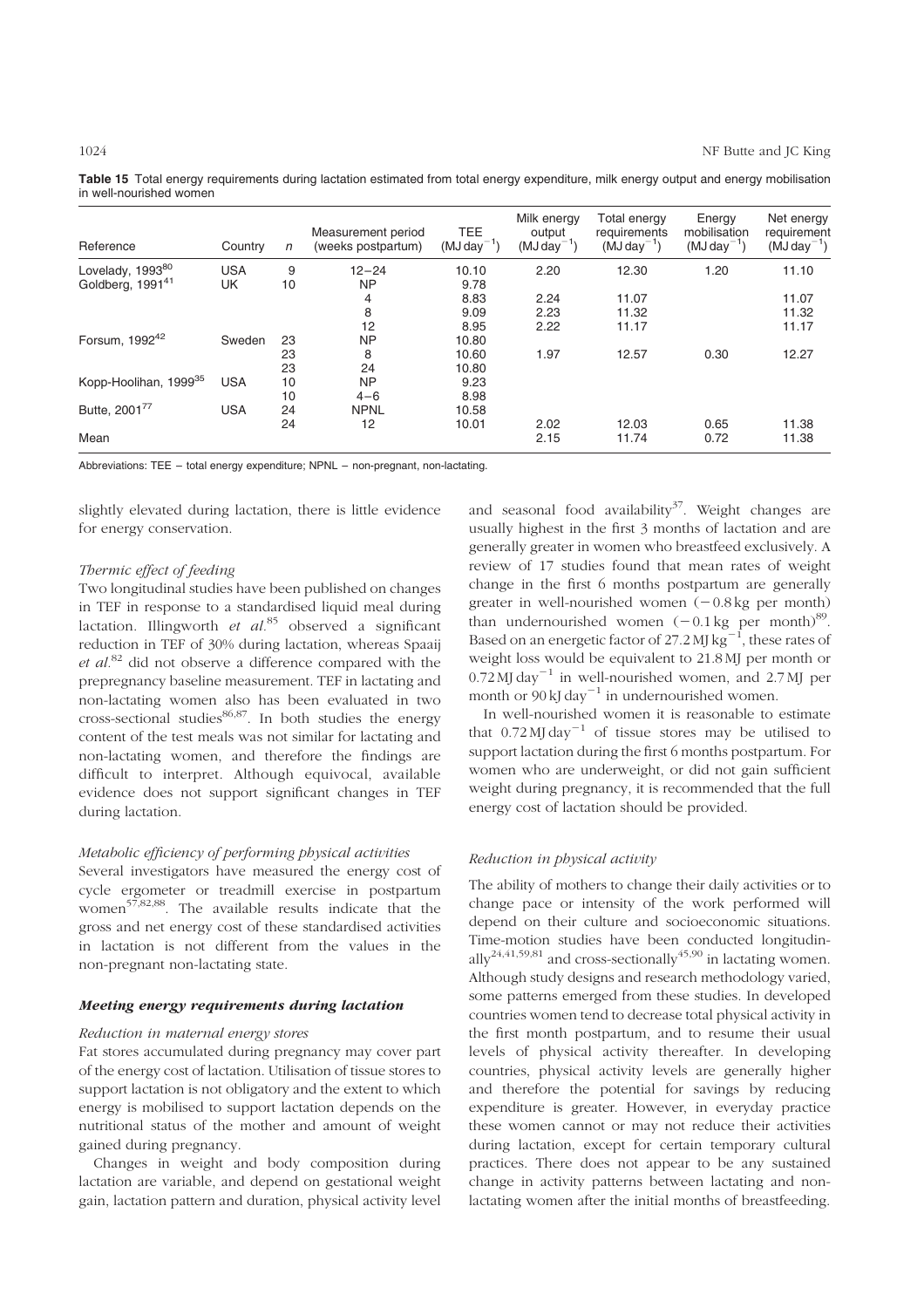#### Increase in food intake

Many food consumption surveys throughout lactation have been published<sup>20,91-95</sup>. The average increases in energy intake during lactation varied widely from 0.2 MJ day<sup>-1</sup> in a study with English women<sup>94</sup> to 2.5 MJ day<sup>-1</sup> in Mexican women $91$ . The average increase in energy intake in the longitudinal studies by peak lactation was  $1.5$  MJ day<sup>-1</sup>. Because energy mobilisation from tissues is modest, it must be concluded that the energy cost of lactation is met primarily through dietary intake.

#### References

- 1 WHO. Energy and Protein Requirements. Report of a Joint FAO/WHO/UNU Expert Consultation. Technical Report Series No. 724. Geneva: World Health Organization, 1985.
- 2 WHO. Maternal Anthropometry and Pregnancy Outcomes – A WHO Collaborative Study. Bulletin of the World Health Organization 1995; 73: S1–69.
- 3 WHO. Physical Status: The Use and Interpretation of Anthropometry. Geneva: WHO, 1995.
- 4 Kelly A, Kevany J, de Onis M, Shah PM. A WHO collaborative study of maternal anthropometry and pregnancy outcomes. International Journal of Gynaecology and Obstetrics: the Official Organ of the International Federation of Gynaecology and Obstetrics 1996; 53:  $219 - 33$
- 5 Martorell R, Delgado HL, Valverde V, Klein RE. Maternal stature, fertility and infant mortality. Human Biology; an International Record of Research 1981; 53: 303-12.
- 6 Merchant KM, Villar J, Kestler E. Maternal height and newborn size relative to risk of intrapartum caesarean delivery and perinatal distress. BJOG: an International Journal of Obstetrics and Gynaecology 2001; 108: 689 –96.
- 7 Pickett KE, Abrams B, Selvin S. Maternal height, pregnancy weight gain, and birthweight. American Journal of Human Biology: the Official Journal of the Human Biology Council 2000; 12: 682-7.
- Institute of Medicine and Food and Nutrition Board. Nutrition During Pregnancy. Washington, DC: National Academy Press, 1990.
- Kleinman J. Maternal Weight Gain During Pregnancy: Determinants and Consequences. Hyattsville, MD: National Center for Health Statistics, Public Health Service, US Department of Health and Human Services, 1990.
- 10 Abrams B, Altman SL, Pickett KE. Pregnancy weight gain: still controversial. American Journal of Clinical Nutrition  $2000: 71: S1233 - 41.$
- 11 Hytten FE, Chamberlain G. Clinical Physiology in Obstetrics. Oxford: Blackwell Scientific Publications, 1991.
- 12 Blaxter K. Energy Metabolism in Animals and Man. Cambridge: Cambridge University Press, 1989.
- 13 Hytten FE. Nutrition. In: Hytten FE, Chamberlain G, eds. Clinical Physiology in Obstetrics. Part 2. Nutrition and Metabolism. Oxford: Blackwell Scientific Publications,  $1980 \cdot 163 - 92$
- 14 MacGillivray I, Buchanan TJ. Total exchangeable sodium and potassium in non-pregnant women and in normal and pre-eclamptic pregnancy. Lancet 1958; 2: 1090-3.
- 15 King JC, Calloway DH, Margen S. Nitrogen retention, total body <sup>40</sup>K and weight gain in teenage pregnant girls. Journal of Nutrition 1973; **103**: 772-85.
- 16 Emerson K Jr, Poindexter EL, Kothari M. Changes in total body composition during normal and diabetic pregnancy. Relation to oxygen consumption. Obstetrics and Gynecol $ogy$  1975; 45: 505-11.
- 17 Pipe NGJ, Smith T, Halliday D, Edmonds CJ, Williams C, Coltart TM. Changes in fat, fat-free mass and body water in normal human pregnancy. British Journal of Obstetrics and Gynaecology 1979; 86: 929-40.
- 18 Forsum E, Sadurskis A, Wager J. Resting metabolic rate and body composition of healthy Swedish women during pregnancy. American Journal of Clinical Nutrition 1988; 47: 942 – 7.
- 19 Butte NF, Hopkinson JM, Ellis K, Wong WW, Treuth MS, Smith EO. Composition of gestational weight gain impacts maternal fat retention and infant birth weight. American Journal of Obstetrics and Gynecology 2003; 189: 1423-32.
- 20 Spaaij CJK. The efficiency of energy metabolism during pregnancy and lactation in well-nourished Dutch women. The Netherlands: University of Wageningen, 1993.
- 21 Durnin JVGA, McKillop FM, Grant S, Fitzgerald G. Energy requirements of pregnancy in Scotland. Lancet 1987; 2:  $897 - 900$
- 22 van Raaij JMA, Vermaat-Miedema SH, Schonk CM, Peek MEM, Hautvast JGAJ. Energy requirements of pregnancy in The Netherlands. Lancet 1987; ii: 953-5.
- 23 Thongprasert K, Tanphaichitre V, Valyasevi A, Kittigool J, Durnin JV. Energy requirements of pregnancy in rural Thailand. *Lancet* 1987; 2: 1010-2.
- 24 Tuazon MA, van Raaij JM, Hautvast JG, Barba CV. Energy requirements of pregnancy in the Philippines. Lancet 1987;  $2: 1129 - 31.$
- Barba CVC. Progress Report on Study on Maternal Energy Requirements During Pregnancy and Lactation of Rural Philippine Women. Los Banos: Institute of Human Nutrition and Food, University of the Philippines, 1994.
- 26 Lawrence M, Coward WA, Lawrence F, Cole TJ, Whitehead RG. Fat gain during pregnancy in rural African women: the effect of season and dietary status. American Journal of Clinical Nutrition 1987; 45: 1442-50.
- 27 Hopkinson JM, Butte NF, Ellis KJ, Wong WW, Puyau MR, Smith EO. Body fat estimation in late pregnancy and early postpartum: comparison of two-, three-, and fourcomponent models. American Journal of Clinical Nutrition 1997;  $65: 432 - 8$ .
- 28 van Raaij JMA, Peek MEM, Vermaat-Miedema SH, Schonk CM, Hautvast JGAJ. New equations for estimating body fat mass in pregnancy from body density or total body water. American Journal of Clinical Nutrition 1988; 48: 24 –9.
- 29 Siri WE. Body composition from fluid spaces and density: an analysis of methods. In: Broszek J, Henschel A, eds. Techniques for Measuring Body Composition. Washington, DC: National Academy of Science-National Research Council, 1961.
- 30 Fuller NJ, Jebb SA, Laskey MA, Coward WA, Elia M. Fourcomponent model for the assessment of body composition in humans: comparison with alternative methods, and evaluation of the density and hydration of fat-free mass. Clinical Science 1992; 82: 687-93.
- 31 de Groot LCPGM, Boekholt HA, Spaaij CJK, van Raaij JMA, Drijvers JJMM, van der Heijden LJM, Hautvast JGAJ. Energy balances of Dutch women before and during pregnancy: limited scope for metabolic adaptations in pregnancy. American Journal of Clinical Nutrition 1994; 59: 827-32.
- 32 Goldberg GR, Prentice AM, Coward WA, Davies HL, Murgatroyd PR, Wensing C, Black AE, Harding M, Sawyer M. Longitudinal assessment of energy expenditure in pregnancy by the doubly labelled water method. American Journal of Clinical Nutrition 1993; 57: 494-505.
- 33 Koop-Hoolihan LE, Van Loan MD, Wong WW, King JC. Fat mass deposition during pregnancy using a four-component model. Journal of Applied Physiology 1999; 87: 196-202.
- 34 Butte NF, Wong WW, Treuth MS, Ellis K, Smith EO. Energy requirements during pregnancy based on total energy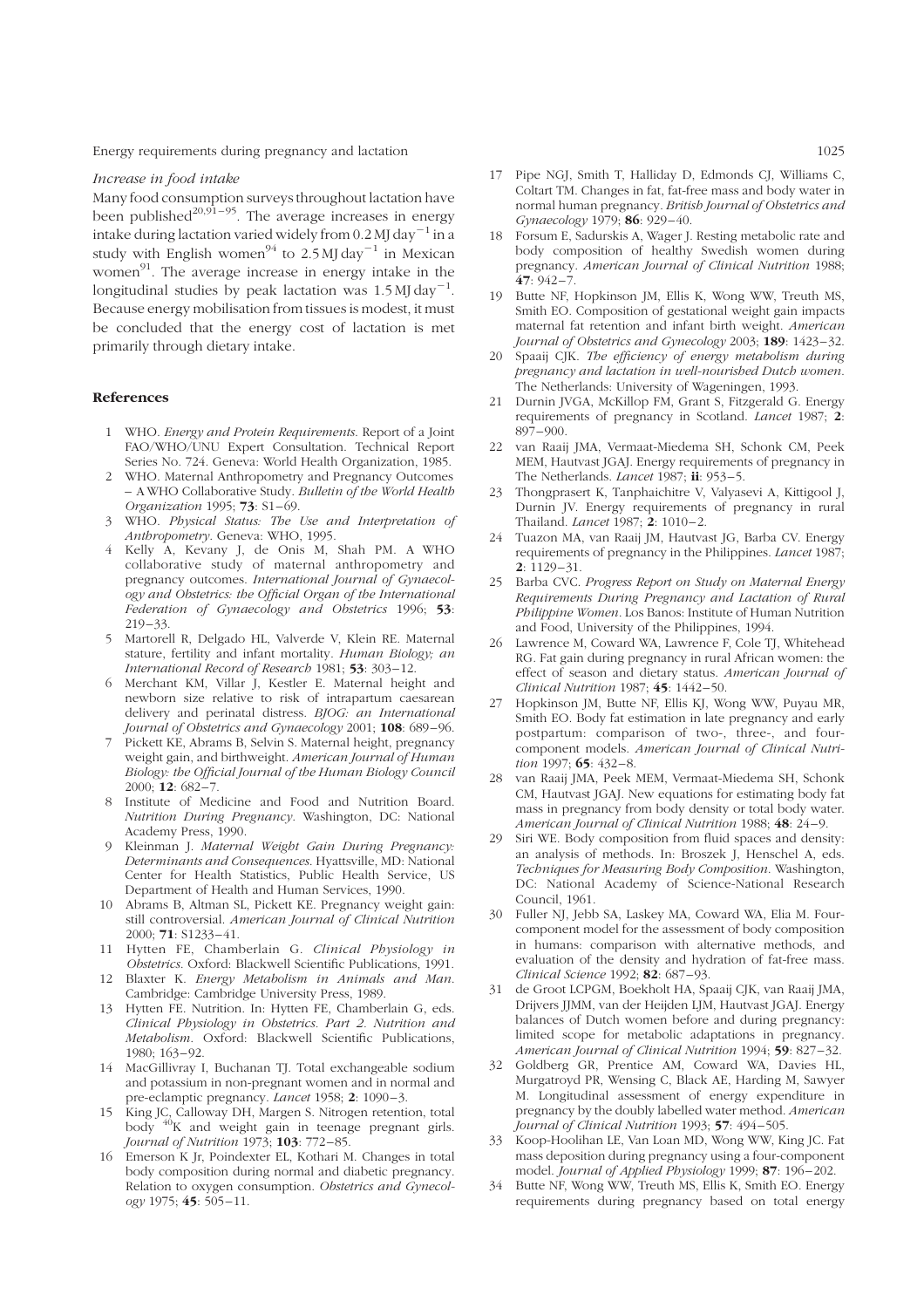1026 NF Butte and JC King

expenditure and energy deposition. American Journal of Clinical Nutrition 2004; 79: 1078 –87.

- 35 Kopp-Hoolihan LE, Van Loan MD, Wong WW, King JC. Longitudinal assessment of energy balance in wellnourished, pregnant women. American Journal of Clinical Nutrition 1999; 69: 697-704.
- 36 Poppitt SD, Prentice AM, Jequier E, Schutz Y, Whitehead RG. Evidence of energy sparing in Gambian women during pregnancy: a longitudinal study using whole-body calorimetry. American Journal of Clinical Nutrition 1993; 57: 353 –64.
- 37 Prentice AM, Spaaij CJK, Goldberg GR, Poppitt SD, van Raaij JMA, Totton M, Swann D, Black AE. Energy requirements of pregnant and lactating women. European Journal of Clinical Nutrition 1996; 50: S82-111.
- 38 Prentice AM, Goldberg GR, Davies HL, Murgatroyd PR, Scott W. Energy-sparing adaptations in human pregnancy assessed by whole-body calorimetry. British Journal of Nutrition 1989; **62**: 5-22.
- 39 Butte NF, Hopkinson JM, Mehta N, Moon JK, Smith EO. Adjustments in energy expenditure and substrate utilization during late pregnancy and lactation. American Journal of Clinical Nutrition 1999; 69: 299 – 307.
- 40 Heini A, Schutz Y, Jéquier E. Twenty-four-hour energy expenditure in pregnant and nonpregnant Gambian women, measured in a whole-body indirect calorimeter. American Journal of Clinical Nutrition 1992; 55: 1078-85.
- 41 Goldberg GR, Prentice AM, Coward WA, Davies HL, Murgatroyd PR, Sawyer MB, Ashford J, Black AE. Longitudinal assessment of the components of energy balance in well-nourished lactating women. American Journal of Clinical Nutrition 1991; 54: 788-98.
- 42 Forsum E, Kabir N, Sadurskis A, Westerterp K. Total energy expenditure of healthy Swedish women during pregnancy and lactation. American Journal of Clinical Nutrition 1992; 56: 334 –42.
- 43 Heini A, Schutz Y, Diaz E, Prentice AM, Whitehead RG, Jequier E. Free-living energy expenditure measured by two independent techniques in pregnant and nonpregnant Gambian women. American Journal of Physiology 1991; 261: E9-17.
- 44 Singh J, Prentice AM, Diaz E, Coward WA, Ashford J, Sawyer M, Whitehead RG. Energy expenditure of Gambian women during peak agricultural activity measured by the doublylabelled water method. British Journal of Nutrition 1989; 62: 315 –29.
- 45 Panter-Brick C. Seasonality of energy expenditure during pregnancy and lactation for rural Napali women. American Journal of Clinical Nutrition 1993; 57: 620-8.
- 46 Dufour DL, Reina JC, Spurr G. Energy intake and expenditure of free-living, pregnant Colombian women in an urban setting. American Journal of Clinical Nutrition  $1999: 70: 269 - 76.$
- 47 Durnin JVGA. Energy metabolism in pregnancy. In: Cowett R, ed. Principles of Perinatal-Neonatal Metabolism. New York: Springer, 1992, 228-36.
- 48 Spaaij CJK, van Raaij JMA, van der Heijden LJM, Schouten FJM, Drijvers JJMM, de Groot LCPGM, Boekholt HA, Hautvast JGAJ. No substantial reduction of the thermic effect of a meal during pregnancy in well-nourished Dutch women. British Journal of Nutrition 1994; 71: 335-44.
- 49 Nagy NE, King JC. Postprandial energy expenditure and respiratory quotient during early and late pregnancy. American Journal of Clinical Nutrition 1984; 40: 1258-63.
- 50 Illingworth PJ, Jung RT, Howie PW, Isles TE. Reduction in postprandial energy expenditure during pregnancy. British Medical Journal 1987; 294: 1573-6.
- 51 Schutz Y, Golay A, Jéquier E. 24 h energy expenditure (24-EE) in pregnant women with a standardized activity level. Experientia 1988; 44: A31.
- 52 Contaldo F, Scalfi L, Coltorti A, Di Palo MR, Martinelli P, Guerritore T. Reduced regulatory thermogenesis in pregnant and ovariectomized women. International Journal for Vitamin and Nutrition Research. Internationale Zeitschrift fur Vitamin- und Ernahrungsforschung. Journal International de Vitaminologie et de Nutrition 1987; 57: 299 – 304.
- 53 Blackburn MW, Calloway DH. Energy expenditure of pregnant adolescents. Journal of the American Dietetic Association 1974; **65**: 24-30.
- 54 Blackburn MW, Calloway DH. Basal metabolic rate and work energy expenditure of mature, pregnant women. Journal of the American Dietetic Association 1976; 69:  $24 - 8.$
- 55 Seitchik J. Total body water and total body density of pregnant women. Journal of Obstetrics and Gynaecology 1967; 29: 155 – 65.
- 56 Edward MJ, Metcalfe J, Dunham MJ, Maul MS. Accelerated respiratory response to moderate exercise in late pregnancy. Respiration Physiology 1981;  $45: 229-41$ .
- 57 Blackburn MW, Calloway DH. Heart rate and energy expenditure of pregnant and lactating women. American Journal of Clinical Nutrition 1985; 42: 1161-9.
- 58 Durnin JVGA. Energy requirements of pregnancy. Diabetes 1991: 40: 152-6.
- 59 van Raaij JMA, Schonk CM, Vermaat-Miedema SH, Peek MEM, Hautvast JGAJ. Energy cost of walking at a fixed pace and self-selected pace before, during and after pregnancy. American Journal of Clinical Nutrition 1990; 51: 158-61.
- 60 Schoeller D. Limitations in the assessment of dietary energy intake by self-report. Metabolism Clinical and Experimental 1995; 44: 18-22.
- 61 Lindsay CA, Huston L, Amini SB, Catalano PM. Longitudinal changes in the relationship between body mass index and percent body fat in pregnancy. Obstetrics and gynecology 1997 $\cdot$  89 $\cdot$  377 $-82$ .
- 62 Institute of Medicine. Nutrition Issues in Developing Countries. Washington, DC: National Academy Press, 1992.
- 63 March of Dimes. Nutrition Today Matters Tomorrow  $A$ Report From the March of Dimes Task Force on Nutrition and Optimal Human Development, 2002.
- 64 Kumbi S, Isehak A. Obstetric outcome of teenage pregnancy in Northwestern Ethiopia. East African Medical Journal 1999; **76**: 138-40.
- 65 Gortzak-Uzan L, Hallak M, Press F, Katz M, Shoham-Vardi I. Teenage pregnancy: risk factors for adverse perinatal outcome. Journal of Maternal-fetal Medicine 2001; 10:  $393 - 7.$
- 66 Larsson J, Svanberg L. Teenage deliveries in a Swedish population in the 1970's. Acta Obstetricia et Gynecologica Scandinavica 1983; 62: 467-72.
- 67 Bwibo N. Birthweights of infants of teenage mothers in Nairobi. Acta Paediatrica Scandinavica Supplement 1985; 319 $\cdot$  89 $-$ 94.
- 68 Lao T, Ho L. The obstetric implications of teenage pregnancy. Human reproduction 1997; 12: 2303-5.
- Jolly M, Sebire N, Harris J, Robinson S, Regan L. Obstetric risks of pregnancy in women less than 18 years old. Obstetrics and Gynecology 2000; 96: 962-6.
- 70 Prentice A, Paul A, Black A, Cole T, Whitehead R. Crosscultural differences in lactational performance. In: Hamosh M, Goldman AS, eds. Human Lactation 2: Maternal and Environmental Factors. New York: Plenum Press, 1986; 13– 44.
- 71 WHO Expert Consultation. Expert Consultation on the Optimal Duration of Exclusive Breastfeeding. Conclusions and Recommendations. Geneva, Switzerland: WHO, 2001.
- 72 Brown K, Dewey KG, Allen L. Complementary Feeding of Young Children in Developing Countries: a Review of